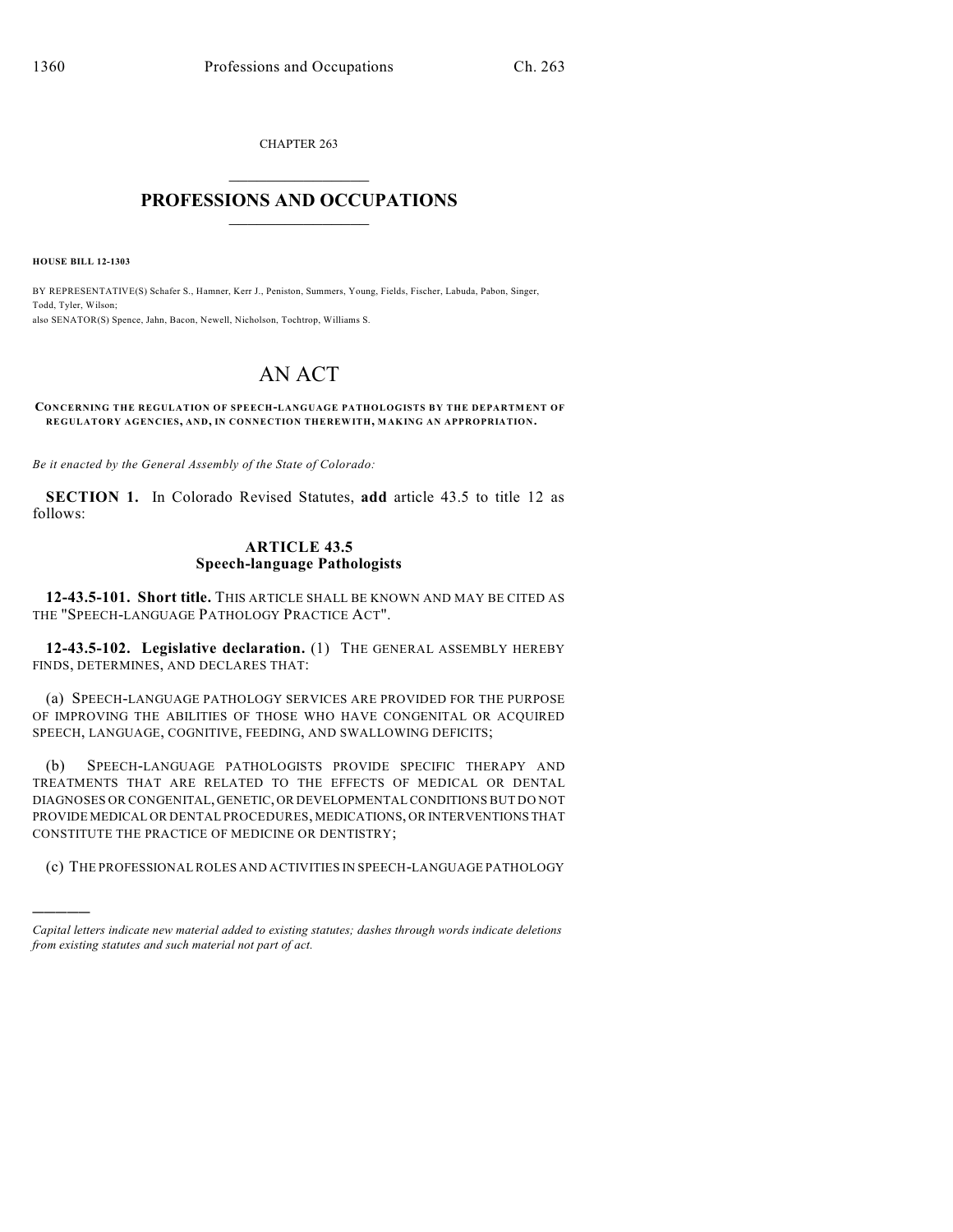INCLUDE CLINICAL AND EDUCATIONAL SERVICES, WHICH INCLUDE EVALUATION, ASSESSMENT, PLANNING, AND TREATMENT; PREVENTION AND ADVOCACY; EDUCATION; ADMINISTRATION; AND RESEARCH;

(d) THIS ARTICLE IS NECESSARY TO SAFEGUARD PUBLIC HEALTH, SAFETY, AND WELFARE AND TO PROTECT THE PUBLIC FROM INCOMPETENT, UNETHICAL, OR UNAUTHORIZED PERSONS.

(2) THE GENERAL ASSEMBLY FURTHER DETERMINES THAT IT IS THE PURPOSE OF THIS ARTICLE TO:

(a) REGULATE PERSONS WHO ARE REPRESENTING OR HOLDING THEMSELVES OUT AS SPEECH-LANGUAGE PATHOLOGISTS OR WHO ARE PERFORMING SERVICES THAT CONSTITUTE SPEECH-LANGUAGE PATHOLOGY; AND

(b) EXCLUDE FROM REGULATION UNDER THIS ARTICLE THOSE SCHOOL SPEECH-LANGUAGE PATHOLOGISTS WHO ARE PAID SOLELY BY AN ADMINISTRATIVE UNIT OR STATE-OPERATED PROGRAM.

**12-43.5-103. Definitions.** AS USED IN THIS ARTICLE, UNLESS THE CONTEXT OTHERWISE REQUIRES:

(1) "ADMINISTRATIVE UNIT" HAS THE SAME MEANING AS SET FORTH IN SECTION 22-20-103 (1), C.R.S.

(2) "DEPARTMENT" MEANS THE DEPARTMENT OF REGULATORY AGENCIES.

(3) "DIRECTOR" MEANS THE DIRECTOR OF THE DIVISION OF REGISTRATIONS OR THE DIRECTOR'S DESIGNEE.

(4) "DIVISION" MEANS THE DIVISION OF REGISTRATIONS IN THE DEPARTMENT CREATED IN SECTION 24-34-102, C.R.S.

(5) "SCHOOL SPEECH-LANGUAGE PATHOLOGIST" MEANS A PERSON LICENSED BY THE DEPARTMENT OF EDUCATION TO PROVIDE SPEECH-LANGUAGE PATHOLOGY SERVICES THAT ARE PAID FOR BY AN ADMINISTRATIVE UNIT OR A STATE-OPERATED PROGRAM. "SCHOOL SPEECH-LANGUAGE PATHOLOGIST" INCLUDES A SCHOOL SPEECH-LANGUAGE PATHOLOGY ASSISTANT AUTHORIZED BY THE DEPARTMENT OF EDUCATION PURSUANT TO SECTION 22-60.5-111 (10), C.R.S., TO PROVIDE SPEECH-LANGUAGE PATHOLOGY SERVICES THAT ARE PAID FOR BY AN ADMINISTRATIVE UNIT OR A STATE-OPERATED PROGRAM.

(6) "SPEECH-LANGUAGE PATHOLOGIST" OR "CERTIFICATE HOLDER" MEANS A PERSON CERTIFIED TO PRACTICE SPEECH-LANGUAGE PATHOLOGY UNDER THIS ARTICLE.

(7) (a) "SPEECH-LANGUAGE PATHOLOGY"MEANS THE APPLICATION OF PRINCIPLES, METHODS, AND PROCEDURES RELATED TO THE DEVELOPMENT, DISORDERS, AND EFFECTIVENESS OF HUMAN COMMUNICATION AND RELATED FUNCTIONS, WHICH INCLUDES PROVIDING PREVENTION, SCREENING, CONSULTATION, ASSESSMENT OR EVALUATION, TREATMENT, INTERVENTION, MANAGEMENT, COUNSELING,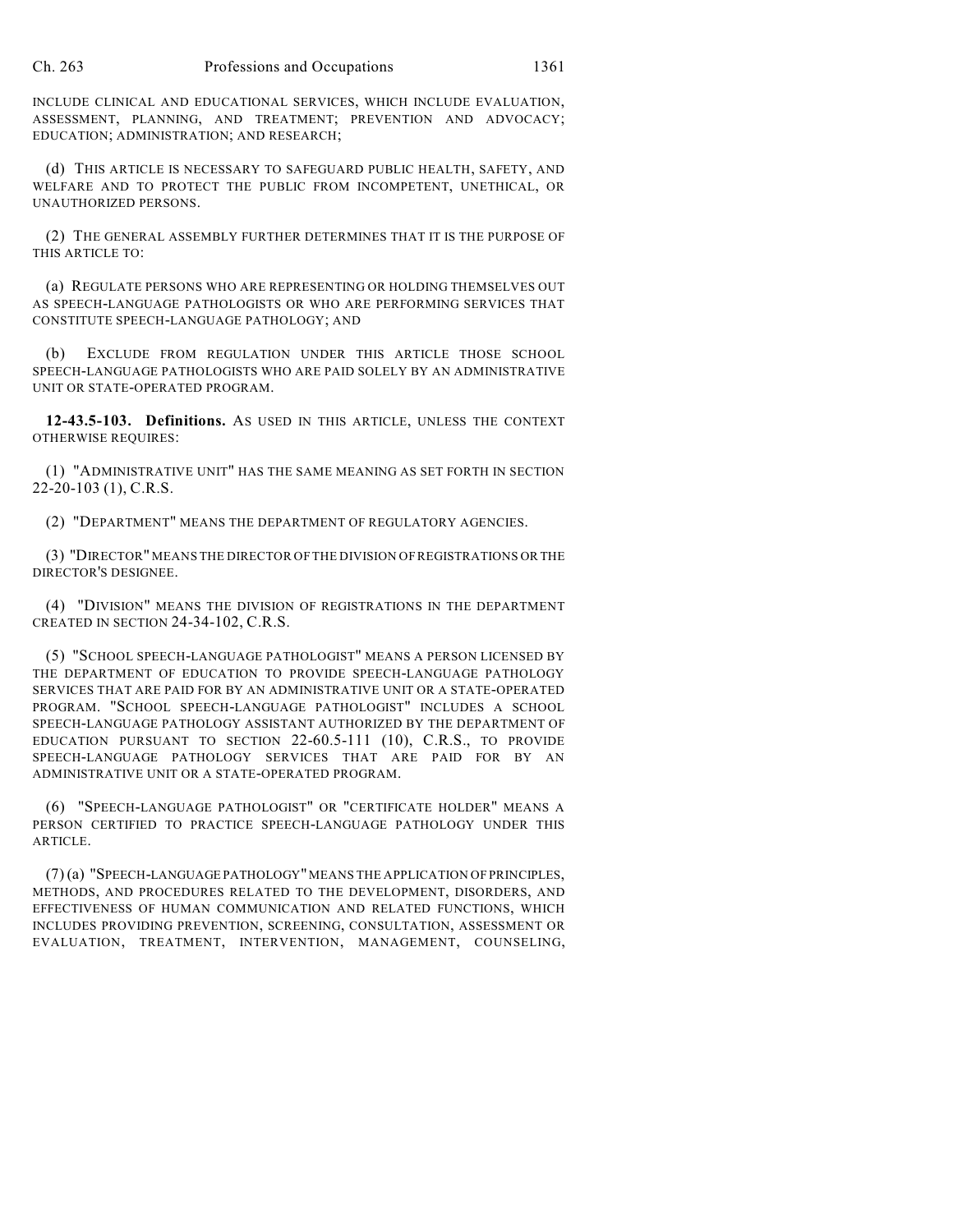COLLABORATION, AND REFERRAL SERVICES FOR DISORDERS OF:

(I) SPEECH, SUCH AS SPEECH SOUND PRODUCTION, FLUENCY, RESONANCE, AND VOICE;

(II) LANGUAGE, SUCH AS PHONOLOGY, MORPHOLOGY, SYNTAX, SEMANTICS, PRAGMATIC AND SOCIAL COMMUNICATION SKILLS, AND LITERACY SKILLS;

(III) FEEDING AND SWALLOWING; AND

(IV) COGNITIVE ASPECTS OF COMMUNICATION, SUCH AS ATTENTION, MEMORY, EXECUTIVE FUNCTIONING, AND PROBLEM SOLVING.

(b) "SPEECH-LANGUAGE PATHOLOGY" ALSO INCLUDES ESTABLISHING AUGMENTATIVE AND ALTERNATIVE COMMUNICATION TECHNIQUES AND STRATEGIES, INCLUDING THE FOLLOWING:

(I) DEVELOPING, SELECTING, AND PRESCRIBING AUGMENTATIVE OR ALTERNATIVE COMMUNICATION SYSTEMS AND DEVICES, SUCH AS SPEECH GENERATING DEVICES;

(II) PROVIDING SERVICES TO INDIVIDUALS WITH HEARING LOSS AND THEIR FAMILIES, SUCH AS AUDITORY TRAINING, SPEECH READING, OR SPEECH AND LANGUAGE INTERVENTION SECONDARY TO HEARING LOSS;

(III) SCREENING INDIVIDUALS FOR HEARING LOSS OR MIDDLE EAR PATHOLOGY USING CONVENTIONAL PURE-TONE AIR CONDUCTION METHODS, INCLUDING OTOSCOPIC INSPECTION; OTOACOUSTIC EMISSIONS;OR SCREENING TYMPANOMETRY;

(IV) USING INSTRUMENTATION SUCH AS VIDEOFLUROSCOPY, ENDOSCOPY, OR STROBOSCOPY TO OBSERVE, COLLECT DATA, AND MEASURE PARAMETERS OF COMMUNICATION AND SWALLOWING;

(V) SELECTING, FITTING, AND ESTABLISHING EFFECTIVE USE OF PROSTHETIC OR ADAPTIVE DEVICES FOR COMMUNICATION, SWALLOWING, OR OTHER UPPER AERODIGESTIVE FUNCTIONS, NOT INCLUDING SENSORY DEVICES USED BY INDIVIDUALS WITH HEARING LOSS OR THE ORTHODONTIC MOVEMENT OF TEETH FOR THE PURPOSE OF CORRECTION OF SPEECH PATHOLOGY CONDITIONS; AND

(VI) PROVIDING SERVICES TO MODIFY OR ENHANCE COMMUNICATION PERFORMANCE, SUCH AS ACCENT MODIFICATION AND PERSONAL OR PROFESSIONAL COMMUNICATION EFFICACY.

(8) "STATE-OPERATED PROGRAM" HAS THE SAME MEANING AS SET FORTH IN SECTION 22-20-103 (28), C.R.S.

**12-43.5-104. Use of titles restricted.** (1) ONLY A PERSON REQUIRED TO BE AND WHO IS CERTIFIED AS A SPEECH-LANGUAGE PATHOLOGIST UNDER THIS ARTICLE OR LICENSED BY THE COLORADO DEPARTMENT OF EDUCATION TO PROVIDE SPEECH-LANGUAGE PATHOLOGY SERVICES MAY ADVERTISE AS OR USE THE TITLE "SPEECH-LANGUAGE PATHOLOGIST", "SPEECH PATHOLOGIST", "SPEECH THERAPIST", "SPEECH CORRECTIONIST", "SPEECH CLINICIAN", "LANGUAGE PATHOLOGIST", "VOICE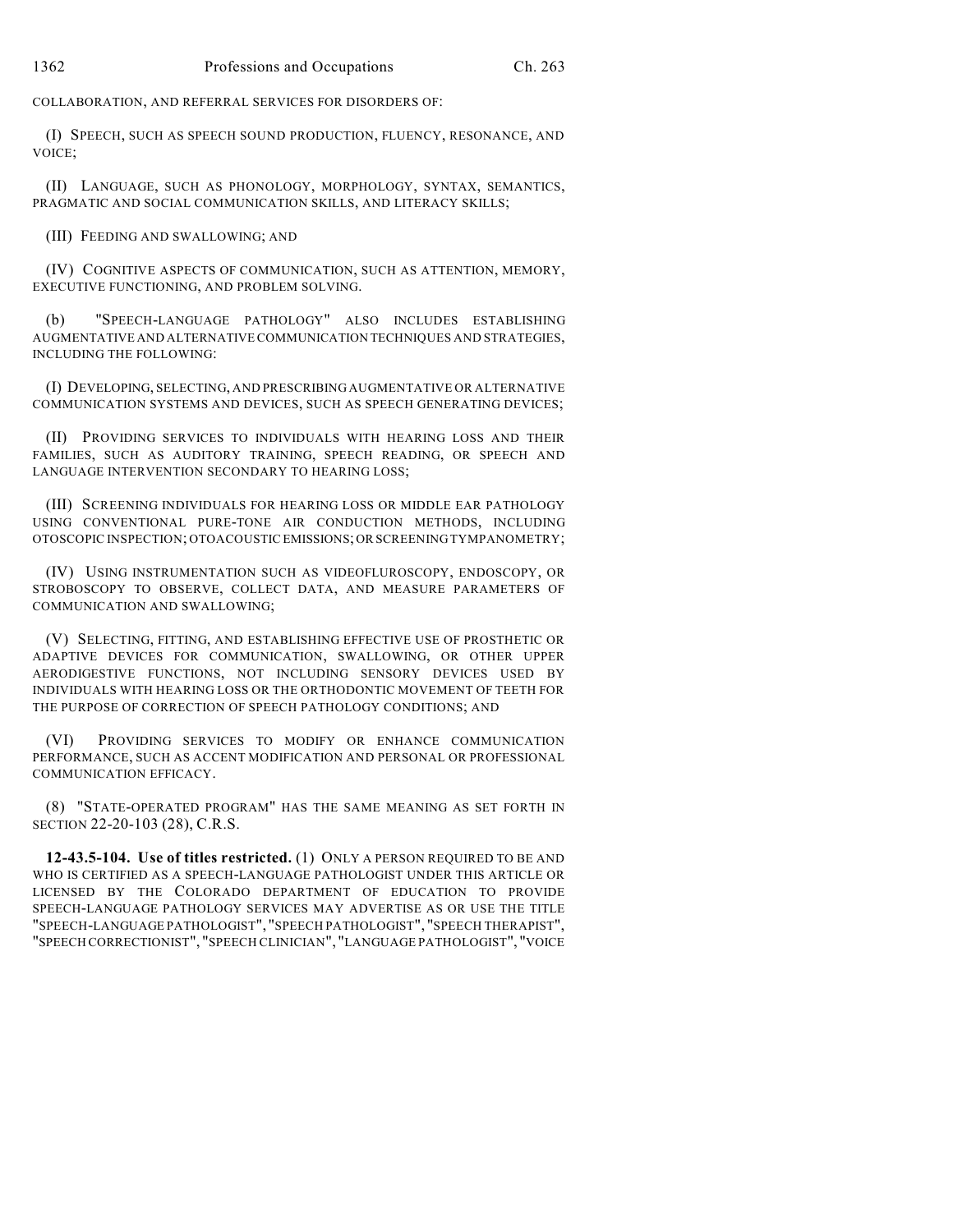THERAPIST", "VOICE PATHOLOGIST", "APHASIOLOGIST", OR ANY OTHER GENERALLY ACCEPTED TERMS, LETTERS, OR FIGURES THAT INDICATE THAT THE PERSON IS A CERTIFIED SPEECH-LANGUAGE PATHOLOGIST.

(2) FOR A CERTIFICATE HOLDER WHO HAS SUCCESSFULLY COMPLETED A DOCTORAL DEGREE IN COMMUNICATION SCIENCES AND DISORDERS AS DESCRIBED IN SECTION 12-43.5-106 (1) (a), A CERTIFICATION TO PRACTICE SPEECH-LANGUAGE PATHOLOGY ISSUED PURSUANT TO THIS ARTICLE ENTITLES THE CERTIFICATE HOLDER TO USE THE TITLE "DOCTOR" OR "DR." WHEN ACCOMPANIED BY THE TERMS "SPEECH-LANGUAGE PATHOLOGY" OR THE LETTERS "S.L.P.".

**12-43.5-105. Certification required - exception.** (1) EXCEPT AS OTHERWISE PROVIDED IN THIS ARTICLE, ON AND AFTER JULY 1, 2013, A PERSON SHALL NOT PRACTICE SPEECH-LANGUAGE PATHOLOGY OR REPRESENT OR HOLD HIMSELF OR HERSELF OUT AS BEING ABLE TO PRACTICE SPEECH-LANGUAGE PATHOLOGY IN THIS STATE WITHOUT POSSESSING A VALID CERTIFICATION ISSUED BY THE DIRECTOR IN ACCORDANCE WITH THIS ARTICLE AND ANY RULES ADOPTED UNDER THIS ARTICLE.

(2) A PERSON DESCRIBED IN SECTION 12-43.5-108 (1)IS NOT REQUIRED TO OBTAIN CERTIFICATION UNDER THIS ARTICLE.

**12-43.5-106. Certification - application - qualifications - provisional certification - renewal - fees - rules.** (1) **Educational and experiential requirements.** EVERY APPLICANT FOR A CERTIFICATION AS A SPEECH-LANGUAGE PATHOLOGIST MUST HAVE:

(a) SUCCESSFULLY COMPLETED A MASTER'S OR HIGHER DEGREE IN COMMUNICATION SCIENCES AND DISORDERS GRANTED BY AN ACCREDITED INSTITUTION OF HIGHER EDUCATION RECOGNIZED BY THE UNITED STATES DEPARTMENT OF EDUCATION;

(b) SUCCESSFULLY COMPLETED A SPEECH-LANGUAGE PATHOLOGY CLINICAL FELLOWSHIP APPROVED BY THE DIRECTOR, AS DOCUMENTED BY THE SUPERVISING CLINICIAN OR A NATIONAL CERTIFYING BODY APPROVED BY THE DIRECTOR; AND

PASSED THE NATIONAL EXAMINATION ADOPTED BY THE AMERICAN SPEECH-LANGUAGE-HEARINGASSOCIATION OR ITS SUCCESSOR ASSOCIATION OR ANY OTHER EXAMINATION APPROVED BY THE DIRECTOR.

(2) **Application.** WHEN AN APPLICANT HAS FULFILLED THE REQUIREMENTS OF SUBSECTION (1) OF THIS SECTION, THE APPLICANT MAY APPLY FOR CERTIFICATION IN THE MANNER REQUIRED BY THE DIRECTOR. THE APPLICANT SHALL SUBMIT AN APPLICATION FEE WITH HIS OR HER APPLICATION IN AN AMOUNT DETERMINED BY THE DIRECTOR. ADDITIONALLY, IF THE APPLICANT WILL PROVIDE SPEECH-LANGUAGE PATHOLOGY SERVICES TO PATIENTS, THE APPLICANT SHALL SUBMIT TO THE DIRECTOR PROOF THAT THE APPLICANT HAS PURCHASED AND IS MAINTAINING OR IS COVERED BY PROFESSIONAL LIABILITY INSURANCE IN AN AMOUNT DETERMINED BY THE DIRECTOR BY RULE.

(3) **Certification.** (a) EXCEPT AS PROVIDED IN PARAGRAPH (b) OF THIS SUBSECTION (3), WHEN AN APPLICANT HAS FULFILLED THE REQUIREMENTS OF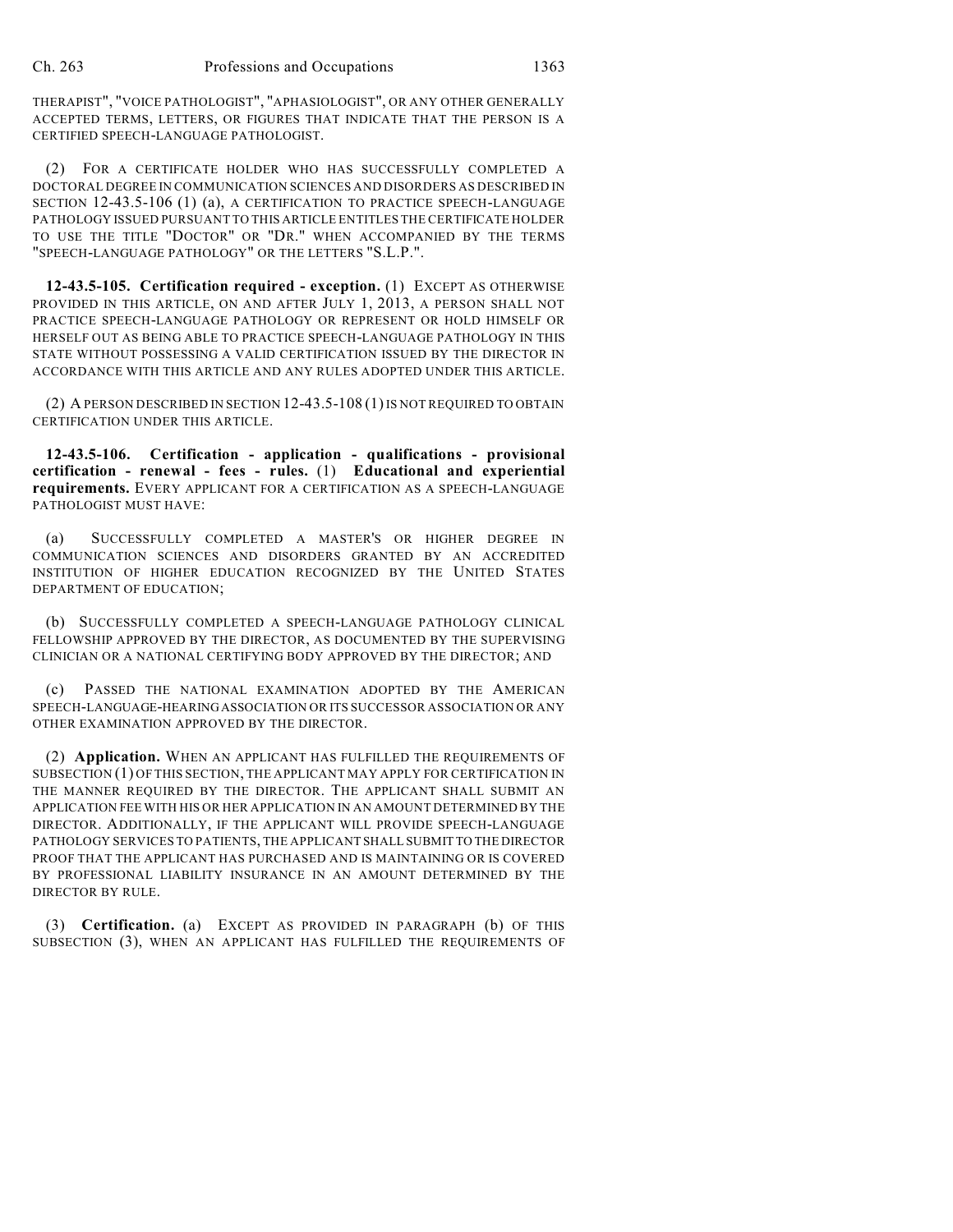SUBSECTIONS (1) AND (2) OF THIS SECTION, THE DIRECTOR SHALL ISSUE A CERTIFICATION TO THE APPLICANT.

(b) THE DIRECTOR MAY DENY A CERTIFICATION IF THE APPLICANT HAS COMMITTED ANY ACT THAT WOULD BE GROUNDS FOR DISCIPLINARY ACTION UNDER SECTION 12-43.5-110.

(4) **Certification by endorsement.** (a) AN APPLICANT FOR CERTIFICATION BY ENDORSEMENT SHALL FILE AN APPLICATION AND PAY A FEE AS DETERMINED BY THE DIRECTOR AND SHALL HOLD A CURRENT, VALID LICENSE OR CERTIFICATION IN A JURISDICTION THAT REQUIRES QUALIFICATIONS SUBSTANTIALLY EQUIVALENT TO THOSE REQUIRED FOR CERTIFICATION BY SUBSECTION (1) OF THIS SECTION.

(b) AN APPLICANT FOR CERTIFICATION BY ENDORSEMENT SHALL SUBMIT WITH THE APPLICATION VERIFICATION THAT THE APPLICANT HAS ACTIVELY PRACTICED FOR A PERIOD OF TIME DETERMINED BY RULES OF THE DIRECTOR OR OTHERWISE MAINTAINED COMPETENCY AS DETERMINED BY THE DIRECTOR. ADDITIONALLY, IF THE APPLICANT WILL PROVIDE SPEECH-LANGUAGE PATHOLOGY SERVICES TO PATIENTS, THE APPLICANT SHALL SUBMIT TO THE DIRECTOR PROOF THAT THE APPLICANT HAS PURCHASED AND IS MAINTAINING OR IS COVERED BY PROFESSIONAL LIABILITY INSURANCE IN AN AMOUNT DETERMINED BY THE DIRECTOR BY RULE.

(c) UPON RECEIPT OF ALL DOCUMENTS REQUIRED BY PARAGRAPHS (a) AND (b) OF THIS SUBSECTION (4), THE DIRECTOR SHALL REVIEW THE APPLICATION AND MAKE A DETERMINATION OF THE APPLICANT'S QUALIFICATION TO BE CERTIFIED BY ENDORSEMENT.

(d) THE DIRECTOR MAY DENY THE CERTIFICATION BY ENDORSEMENT IF THE APPLICANT HAS COMMITTED AN ACT THAT WOULD BE GROUNDS FOR DISCIPLINARY ACTION UNDER SECTION 12-43.5-110.

(5) **Certification renewal.** (a) A CERTIFICATE HOLDER SHALL RENEW THE CERTIFICATION ISSUED UNDER THIS ARTICLE ACCORDING TO A SCHEDULE OF RENEWAL DATES ESTABLISHED BY THE DIRECTOR. THE CERTIFICATE HOLDER SHALL SUBMIT AN APPLICATION IN THE MANNER REQUIRED BY THE DIRECTOR AND SHALL PAY A RENEWAL FEE IN AN AMOUNT DETERMINED BY THE DIRECTOR.

(b) CERTIFICATIONS SHALL BE RENEWED OR REINSTATED IN ACCORDANCE WITH THE SCHEDULE ESTABLISHED BY THE DIRECTOR, AND THE RENEWAL OR REINSTATEMENT SHALL BE GRANTED PURSUANT TO SECTION 24-34-102 (8), C.R.S. THE DIRECTOR MAY ESTABLISH RENEWAL FEES AND DELINQUENCY FEES FOR REINSTATEMENT PURSUANT TO SECTION 24-34-105,C.R.S.IF A CERTIFICATE HOLDER FAILS TO RENEW HIS OR HER CERTIFICATION PURSUANT TO THE SCHEDULE ESTABLISHED BY THE DIRECTOR, THE CERTIFICATION EXPIRES. ANY PERSON WHOSE CERTIFICATION HAS EXPIRED AND WHO CONTINUES TO PRACTICE SPEECH-LANGUAGE PATHOLOGY IS SUBJECT TO THE PENALTIES PROVIDED IN THIS ARTICLE OR SECTION 24-34-102 (8), C.R.S., FOR REINSTATEMENT.

(6) **Fees.** (a) THE DIRECTOR SHALL ESTABLISH AND COLLECT FEES UNDER THIS ARTICLE PURSUANT TO SECTION 24-34-105, C.R.S., AND SHALL BASE THE FEES CHARGED TO SPEECH-LANGUAGE PATHOLOGISTS CERTIFIED UNDER THIS ARTICLE ON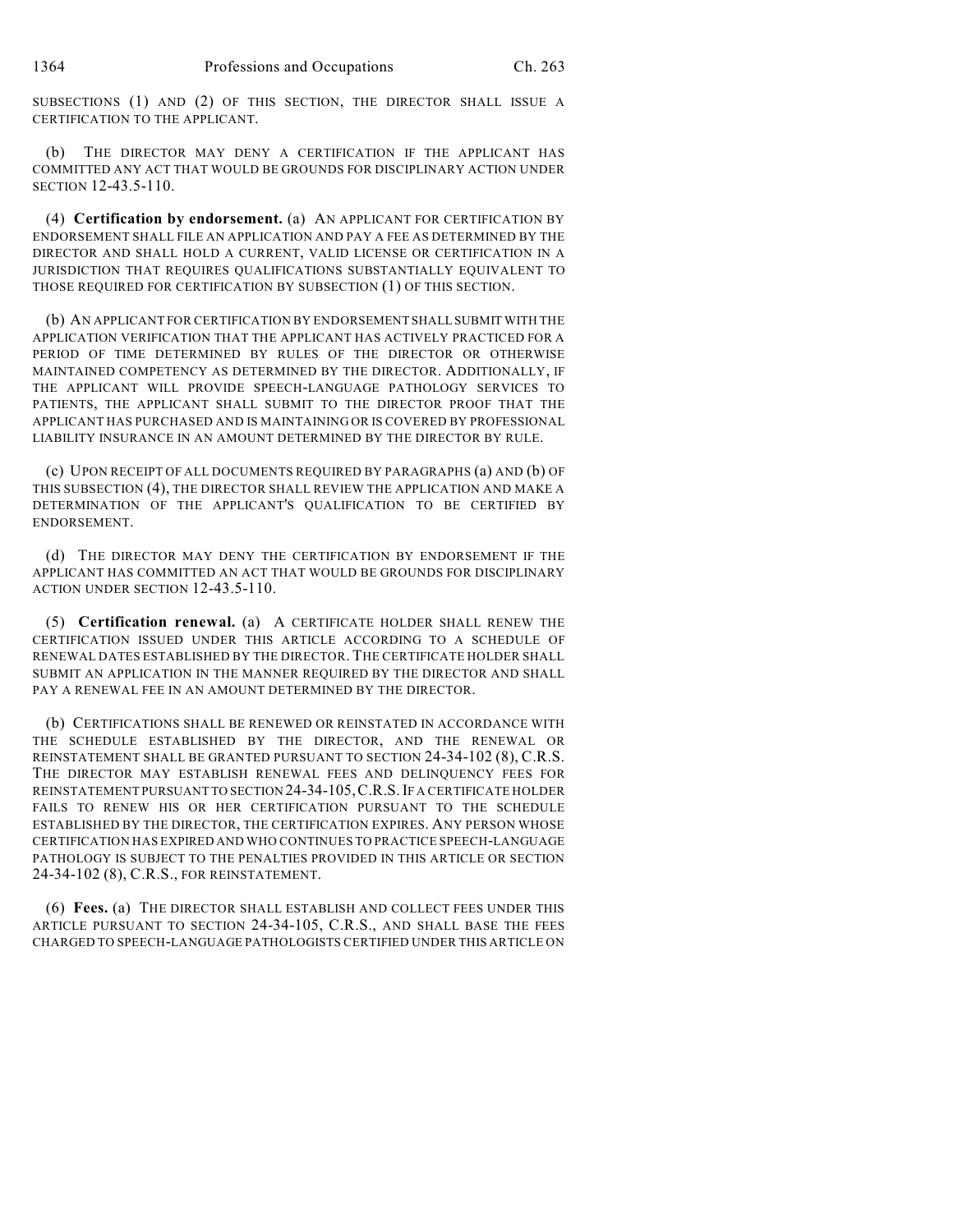THE COST TO ADMINISTER THE PROGRAM DIVIDED BY THE TOTAL NUMBER OF SPEECH-LANGUAGE PATHOLOGISTS, ASREQUIRED BY SECTION 24-34-105,C.R.S.ALL FEES COLLECTED UNDER THIS ARTICLE SHALL BE DETERMINED, COLLECTED, AND APPROPRIATED IN THE SAME MANNER AS SET FORTH IN SECTION 24-34-105, C.R.S., AND PERIODICALLY ADJUSTED IN ACCORDANCE WITH SECTION 24-75-402, C.R.S.

(b) EXCEPT AS OTHERWISE PROVIDED IN THIS ARTICLE, THE DIVISION SHALL TRANSMIT ALL FEES COLLECTED PURSUANT TO THIS ARTICLE TO THE STATE TREASURER, WHO SHALL CREDIT THE FEES TO THE DIVISION OF REGISTRATIONS CASH FUND CREATED PURSUANT TO SECTION 24-34-105 (2) (b), C.R.S. THE GENERAL ASSEMBLY SHALL MAKE ANNUAL APPROPRIATIONS FROM THE DIVISION OF REGISTRATIONS CASH FUND FOR EXPENDITURES OF THE DIVISION INCURRED IN THE PERFORMANCE OF ITS DUTIES UNDER THIS ARTICLE.

**12-43.5-107. Continuing professional competency - rules.** (1) (a) A SPEECH-LANGUAGE PATHOLOGIST SHALL MAINTAIN CONTINUING PROFESSIONAL COMPETENCY TO PRACTICE.

(b) THE DIRECTOR SHALL ESTABLISH A CONTINUING PROFESSIONAL COMPETENCY PROGRAM THAT INCLUDES, AT A MINIMUM, THE FOLLOWING ELEMENTS:

(I) A SELF-ASSESSMENT OF THE KNOWLEDGE AND SKILLS OF A SPEECH-LANGUAGE PATHOLOGIST SEEKING TO RENEW OR REINSTATE A CERTIFICATION;

(II) DEVELOPMENT, EXECUTION, AND DOCUMENTATION OF A LEARNING PLAN BASED ON THE ASSESSMENT; AND

(III) PERIODIC DEMONSTRATION OF KNOWLEDGE AND SKILLS THROUGH DOCUMENTATION OF ACTIVITIES NECESSARY TO ENSURE AT LEAST MINIMAL ABILITY TO SAFELY PRACTICE THE PROFESSION; EXCEPT THAT A SPEECH-LANGUAGE PATHOLOGIST CERTIFIED PURSUANT TO THIS ARTICLE NEED NOT RETAKE ANY EXAMINATION REQUIRED BY SECTION 12-43.5-106 FOR INITIAL CERTIFICATION.

(2) THE DIRECTOR SHALL ESTABLISH THAT A SPEECH-LANGUAGE PATHOLOGIST SATISFIES THE CONTINUING COMPETENCY REQUIREMENTS OF THIS SECTION IF THE SPEECH-LANGUAGE PATHOLOGIST MEETS THE CONTINUING PROFESSIONAL COMPETENCY REQUIREMENTS OF ONE OF THE FOLLOWING ENTITIES:

(a) AN ACCREDITING BODY APPROVED BY THE DIRECTOR; OR

(b) AN ENTITY APPROVED BY THE DIRECTOR.

(3) (a) AFTER THE PROGRAM IS ESTABLISHED, A SPEECH-LANGUAGE PATHOLOGIST SHALL SATISFY THE REQUIREMENTS OF THE PROGRAM IN ORDER TO RENEW OR REINSTATE A CERTIFICATION TO PRACTICE SPEECH-LANGUAGE PATHOLOGY.

THE REQUIREMENTS OF THIS SECTION APPLY TO INDIVIDUAL SPEECH-LANGUAGE PATHOLOGISTS, AND NOTHING IN THIS SECTION REQUIRES A PERSON WHO EMPLOYS OR CONTRACTS WITH A SPEECH-LANGUAGE PATHOLOGIST TO COMPLY WITH THIS SECTION.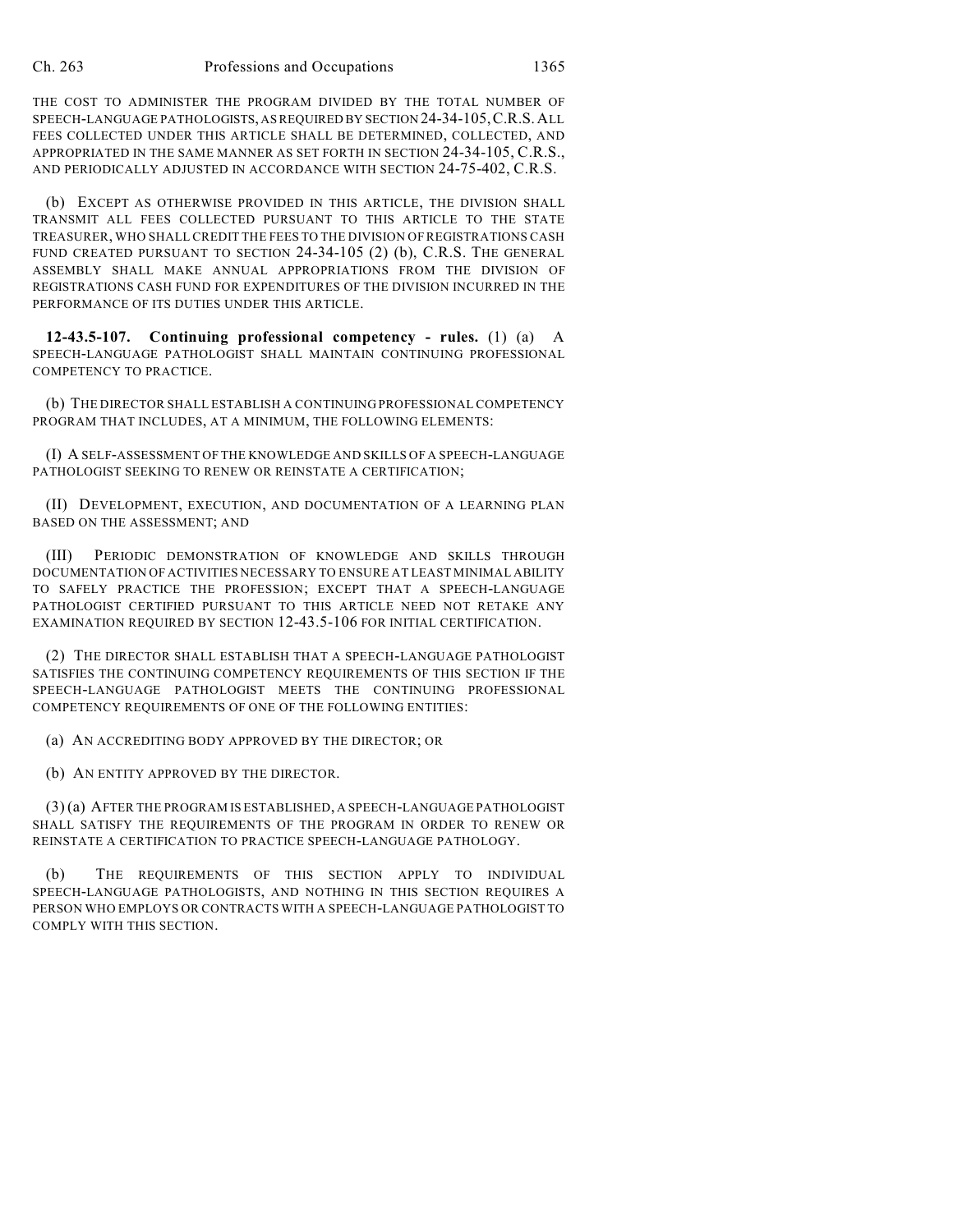(4) RECORDS OF ASSESSMENTS OR OTHER DOCUMENTATION DEVELOPED OR SUBMITTED IN CONNECTION WITH THE CONTINUING PROFESSIONAL COMPETENCY PROGRAM ARE CONFIDENTIAL AND NOT SUBJECT TO INSPECTION BY THE PUBLIC OR DISCOVERY IN CONNECTION WITH A CIVIL ACTION AGAINST A SPEECH-LANGUAGE PATHOLOGIST OR OTHER PROFESSIONAL REGULATED UNDER THIS TITLE. A PERSON OR THE DIRECTOR SHALL NOT USE THE RECORDS OR DOCUMENTS UNLESS USED BY THE DIRECTOR TO DETERMINE WHETHER A SPEECH-LANGUAGE PATHOLOGIST IS MAINTAINING CONTINUING PROFESSIONAL COMPETENCY TO ENGAGE IN THE PROFESSION.

(5) AS USED IN THIS SECTION, "CONTINUING PROFESSIONAL COMPETENCY" MEANS THE ONGOING ABILITY OF A SPEECH-LANGUAGE PATHOLOGIST TO LEARN, INTEGRATE, AND APPLY THE KNOWLEDGE, SKILL, AND JUDGMENT TO PRACTICE AS A SPEECH-LANGUAGE PATHOLOGIST ACCORDING TO GENERALLY ACCEPTED STANDARDS AND PROFESSIONAL ETHICAL STANDARDS.

**12-43.5-108. Scope of article - exclusions.** (1) THIS ARTICLE DOES NOT PREVENT OR RESTRICT THE PRACTICE, SERVICES, OR ACTIVITIES OF:

(a) A SCHOOL SPEECH-LANGUAGE PATHOLOGIST WHOSE COMPENSATION FOR SPEECH-LANGUAGE PATHOLOGY SERVICES IS PAID SOLELY BY AN ADMINISTRATIVE UNIT OR STATE-OPERATED PROGRAM;

(b) A PERSON LICENSED OR OTHERWISE REGULATED IN THIS STATE BY ANY OTHER LAW FROM ENGAGING IN HIS OR HER PROFESSION OR OCCUPATION AS DEFINED IN THE LAW UNDER WHICH HE OR SHE IS REGULATED;

(c) A PERSON PURSUING A COURSE OF STUDY LEADING TO A DEGREE IN SPEECH-LANGUAGE PATHOLOGY AT AN EDUCATIONAL INSTITUTION WITH AN ACCREDITED SPEECH-LANGUAGE PATHOLOGY PROGRAM IF THAT PERSON IS DESIGNATED BY A TITLE THATCLEARLY INDICATES HIS OR HER STATUS AS A STUDENT AND IF HE OR SHE ACTS UNDER APPROPRIATE INSTRUCTION AND SUPERVISION;

(d) A PERSON PARTICIPATING IN GOOD FAITH IN A CLINICAL FELLOWSHIP IF THE EXPERIENCE CONSTITUTES A PART OF THE EXPERIENCE NECESSARY TO MEET THE REQUIREMENT OF SECTION 12-43.5-106 (1) AND THE PERSON ACTS UNDER APPROPRIATE SUPERVISION; OR

(e) ANY LEGALLY QUALIFIED SPEECH-LANGUAGE PATHOLOGIST FROM ANOTHER STATE OR COUNTRY WHEN PROVIDING SERVICES ON BEHALF OF A TEMPORARILY ABSENT SPEECH-LANGUAGE PATHOLOGIST CERTIFIED IN THIS STATE, SO LONG AS THE UNCERTIFIED SPEECH-LANGUAGE PATHOLOGIST IS ACTING IN ACCORDANCE WITH RULES ADOPTED BY THE DIRECTOR. THE UNCERTIFIED PRACTICE MUST NOT OCCUR MORE THAN ONCE IN ANY TWELVE-MONTH PERIOD.

(2) NOTHING IN THIS ARTICLE REQUIRES OR ALLOWS THE DEPARTMENT OF EDUCATION, THE DEPARTMENT OF HEALTH CARE POLICY AND FINANCING, OR ANY OTHER STATE DEPARTMENT TO ADOPT OR APPLY THE STANDARDS CONTAINED IN THIS ARTICLE:

(a) AS THE STANDARDS FOR ENDORSING OR OTHERWISE AUTHORIZING SCHOOL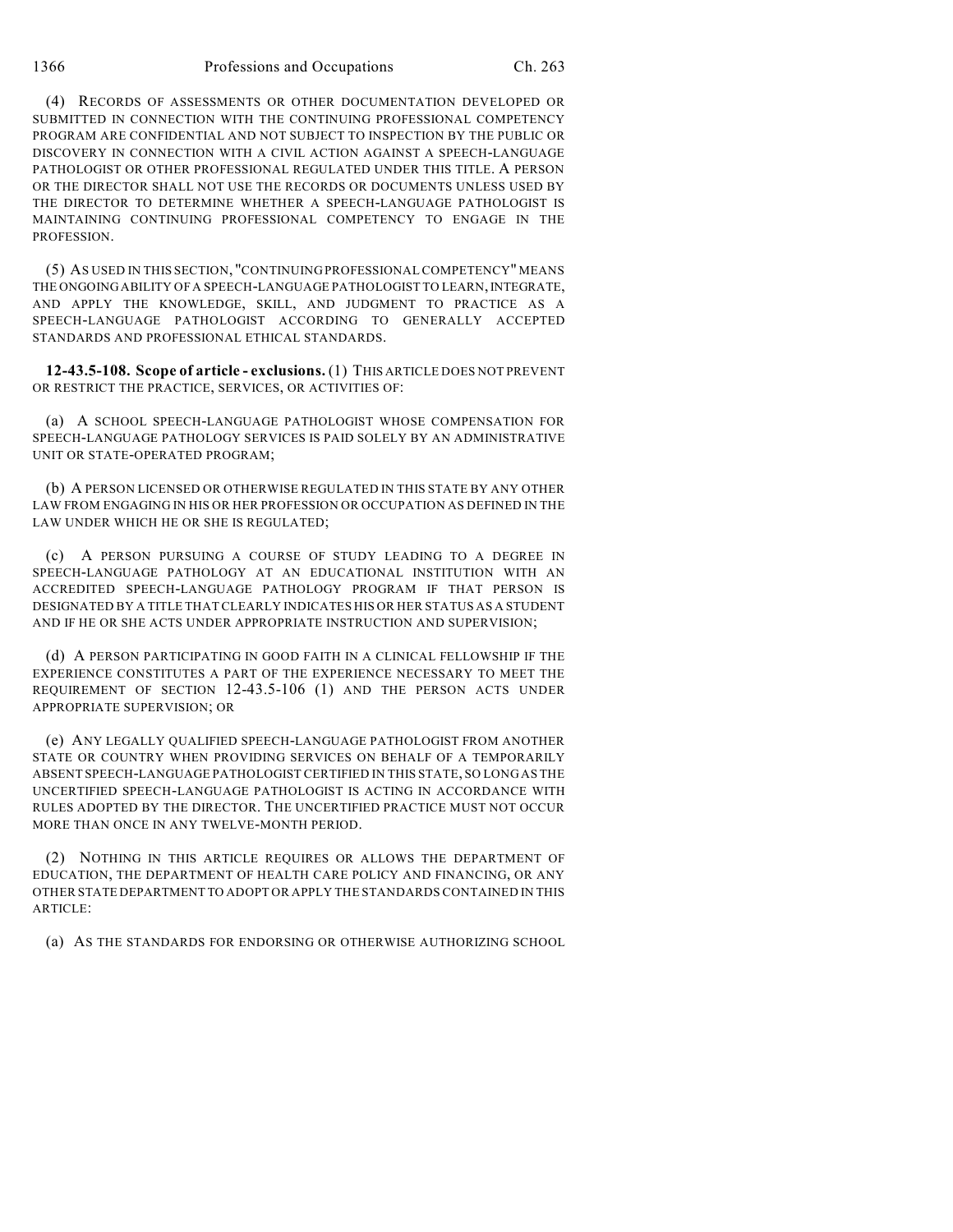SPEECH-LANGUAGE PATHOLOGISTS TO PROVIDE SPEECH-LANGUAGE PATHOLOGY SERVICES THAT ARE PAID FOR BY AN ADMINISTRATIVE UNIT OR STATE-OPERATED PROGRAM; OR

(b) FOR PURPOSES OF DETERMINING WHETHER MEDICAID REIMBURSEMENT MAY BE OBTAINED FOR SPEECH-LANGUAGE PATHOLOGY SERVICES.

(3) NOTHING IN THIS ARTICLE REQUIRES A PROFESSIONAL LICENSED, CERTIFIED, REGISTERED, OR OTHERWISE REGULATED UNDER THIS TITLE OR TITLE 22, C.R.S., TO OBTAIN CERTIFICATION UNDER THIS ARTICLE, OR SUBJECTS THE PROFESSIONAL TO DISCIPLINE UNDER THIS ARTICLE, FOR ENGAGING IN ACTIVITIES THAT ARE WITHIN HIS OR HER PROFESSIONAL SCOPE OF PRACTICE.

**12-43.5-109. Limitations on authority.** NOTHING IN THIS ARTICLE AUTHORIZES A SPEECH-LANGUAGE PATHOLOGIST TO ENGAGE IN THE PRACTICE OF MEDICINE, AS DEFINED IN SECTION 12-36-106, DENTISTRY, AS DEFINED IN SECTIONS 12-35-103 (5) AND 12-35-113, OR ANY OTHER PROFESSION FOR WHICH LICENSURE, CERTIFICATION, OR REGISTRATION IS REQUIRED BY THIS ARTICLE.

**12-43.5-110. Grounds for discipline.** (1) THE DIRECTOR MAY TAKE DISCIPLINARY ACTION AGAINST A CERTIFICATE HOLDER PURSUANT TO SECTION 12-43.5-111 IF THE DIRECTOR FINDS THAT THE CERTIFICATE HOLDER HAS REPRESENTED OR HELD HIMSELF OR HERSELF OUT AS A CERTIFIED SPEECH-LANGUAGE PATHOLOGIST AFTER THE EXPIRATION, SUSPENSION, OR REVOCATION OF HIS OR HER CERTIFICATION.

(2) THE DIRECTOR MAY REVOKE, SUSPEND, OR DENY A CERTIFICATION, PLACE A CERTIFICATE HOLDER ON PROBATION, ISSUE A LETTER OF ADMONITION OR A CONFIDENTIAL LETTER OF CONCERN, IMPOSE A FINE AGAINST A CERTIFICATE HOLDER, OR ISSUE A CEASE-AND-DESIST ORDER TO A CERTIFICATE HOLDER IN ACCORDANCE WITH SECTION 12-43.5-111 UPON PROOF THAT THE CERTIFICATE HOLDER:

(a) HAS ENGAGED IN A SEXUAL ACT WITH A PERSON RECEIVING SERVICES WHILE A THERAPEUTIC RELATIONSHIP EXISTED OR WITHIN SIX MONTHS IMMEDIATELY FOLLOWING TERMINATION OF THE THERAPEUTIC RELATIONSHIP IN WRITING.FOR THE PURPOSES OF THIS PARAGRAPH (a):

(I) "SEXUAL ACT" MEANS SEXUAL CONTACT, SEXUAL INTRUSION, OR SEXUAL PENETRATION, AS DEFINED IN SECTION 18-3-401, C.R.S.

(II) "THERAPEUTIC RELATIONSHIP" MEANS THE PERIOD BEGINNING WITH THE INITIAL EVALUATION AND ENDING UPON THE WRITTEN TERMINATION OFTREATMENT.

(b) HAS FALSIFIED INFORMATION IN AN APPLICATION OR HAS ATTEMPTED TO OBTAIN OR HAS OBTAINED A CERTIFICATION BY FRAUD, DECEPTION, OR MISREPRESENTATION;

(c) EXCESSIVELY OR HABITUALLY USES OR ABUSES ALCOHOL OR HABIT-FORMING DRUGS OR HABITUALLY USES A CONTROLLED SUBSTANCE, AS DEFINED IN SECTION 18-18-102, C.R.S., OR OTHER DRUGS HAVING SIMILAR EFFECTS; EXCEPT THAT THE DIRECTOR HAS THE DISCRETION NOT TO DISCIPLINE THE CERTIFICATE HOLDER IF HE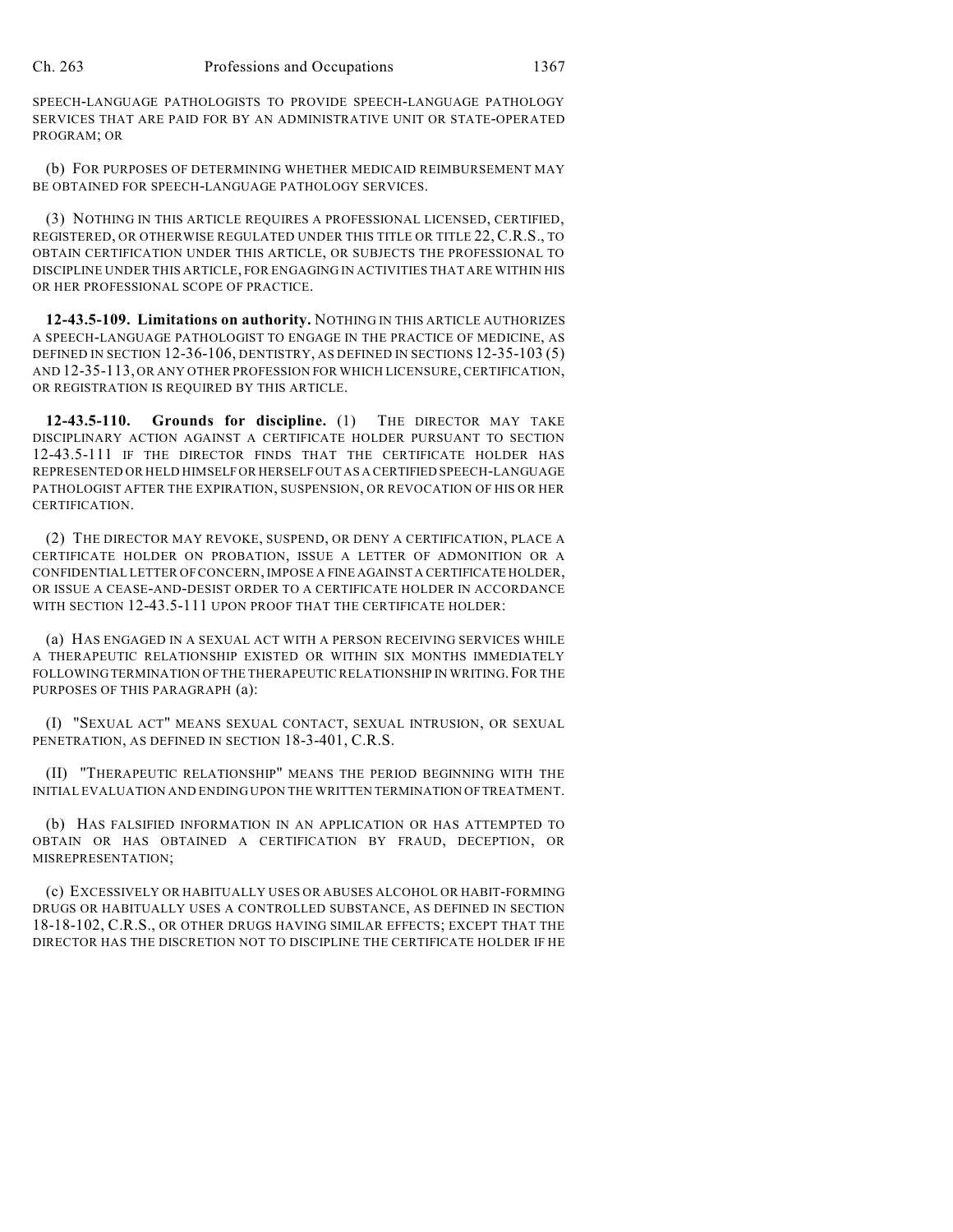OR SHE IS PARTICIPATING IN GOOD FAITH IN A PROGRAM APPROVED BY THE DIRECTOR DESIGNED TO END THE USE OR ABUSE;

(d) (I) FAILED TO NOTIFY THE DIRECTOR, AS REQUIRED BY SECTION 12-43.5-115, OF A PHYSICAL OR MENTAL ILLNESS OR CONDITION THAT IMPACTS THE SPEECH-LANGUAGE PATHOLOGIST'S ABILITY TO PERFORM SPEECH-LANGUAGE PATHOLOGY WITH REASONABLE SKILL AND SAFETY TO PATIENTS;

(II) FAILED TO ACT WITHIN THE LIMITATIONS CREATED BY A PHYSICAL OR MENTAL ILLNESS OR CONDITION THAT RENDERS THE CERTIFICATE HOLDER UNABLE TO PERFORM SPEECH-LANGUAGE PATHOLOGY WITH REASONABLE SKILL AND SAFETY TO THE PATIENT; OR

(III) FAILED TO COMPLY WITH THE LIMITATIONS AGREED TO UNDER A CONFIDENTIAL AGREEMENT ENTERED PURSUANT TO SECTION 12-43.5-115;

(e) HAS VIOLATED THIS ARTICLE OR AIDED OR ABETTED OR KNOWINGLY PERMITTED ANY PERSON TO VIOLATE THIS ARTICLE, A RULE ADOPTED UNDER THIS ARTICLE, OR ANY LAWFUL ORDER OF THE DIRECTOR;

(f) HAS FAILED TO RESPOND TO A REQUEST OR ORDER OF THE DIRECTOR;

(g) HAS BEEN CONVICTED OF OR PLED GUILTY OR NOLO CONTENDERE TO A FELONY OR ANY CRIME RELATED TO THE CERTIFICATE HOLDER'S PRACTICE OF SPEECH-LANGUAGE PATHOLOGY, OR HAS COMMITTED AN ACT SPECIFIED IN SECTION 12-43.5-112. A CERTIFIED COPY OF THE JUDGMENT OF A COURT OF COMPETENT JURISDICTION OF THE CONVICTION OR PLEA IS CONCLUSIVE EVIDENCE OF THE CONVICTION OR PLEA.IN CONSIDERING THE DISCIPLINARY ACTION, THE DIRECTOR IS GOVERNED BY SECTION 24-5-101, C.R.S.

(h) HAS FRAUDULENTLY OBTAINED, FURNISHED, OR SOLD ANY SPEECH-LANGUAGE PATHOLOGY DIPLOMA, CERTIFICATE, CERTIFICATION, RENEWAL OF CERTIFICATION, OR RECORD OR AIDED OR ABETTED SUCH ACT;

(i) HAS FAILED TO NOTIFY THE DIRECTOR OF THE SUSPENSION OR REVOCATION OF THE PERSON'S PAST OR CURRENTLY HELD LICENSE, CERTIFICATE, OR CERTIFICATION REQUIRED TO PRACTICE SPEECH-LANGUAGE PATHOLOGY IN THIS OR ANY OTHER JURISDICTION;

(j) HAS FAILED TO RESPOND IN AN HONEST, MATERIALLY RESPONSIVE, AND TIMELY MANNER TO A COMPLAINT AGAINST THE CERTIFICATE HOLDER;

(k) HAS RESORTED TO FRAUD, MISREPRESENTATION, OR DECEPTION IN APPLYING FOR, SECURING, RENEWING, OR SEEKING REINSTATEMENT OF A CERTIFICATION IN THIS OR ANY OTHER STATE, IN APPLYING FOR PROFESSIONAL LIABILITY COVERAGE, OR IN TAKING THE EXAMINATION REQUIRED BY THIS ARTICLE;

(l) HAS FAILED TO REFER A PATIENT TO THE APPROPRIATE LICENSED, CERTIFIED, OR REGISTERED HEALTH CARE PROFESSIONAL WHEN THE SERVICES REQUIRED BY THE PATIENT ARE BEYOND THE LEVEL OF COMPETENCE OF THE SPEECH-LANGUAGE PATHOLOGIST OR BEYOND THE SCOPE OF SPEECH-LANGUAGE PATHOLOGY PRACTICE;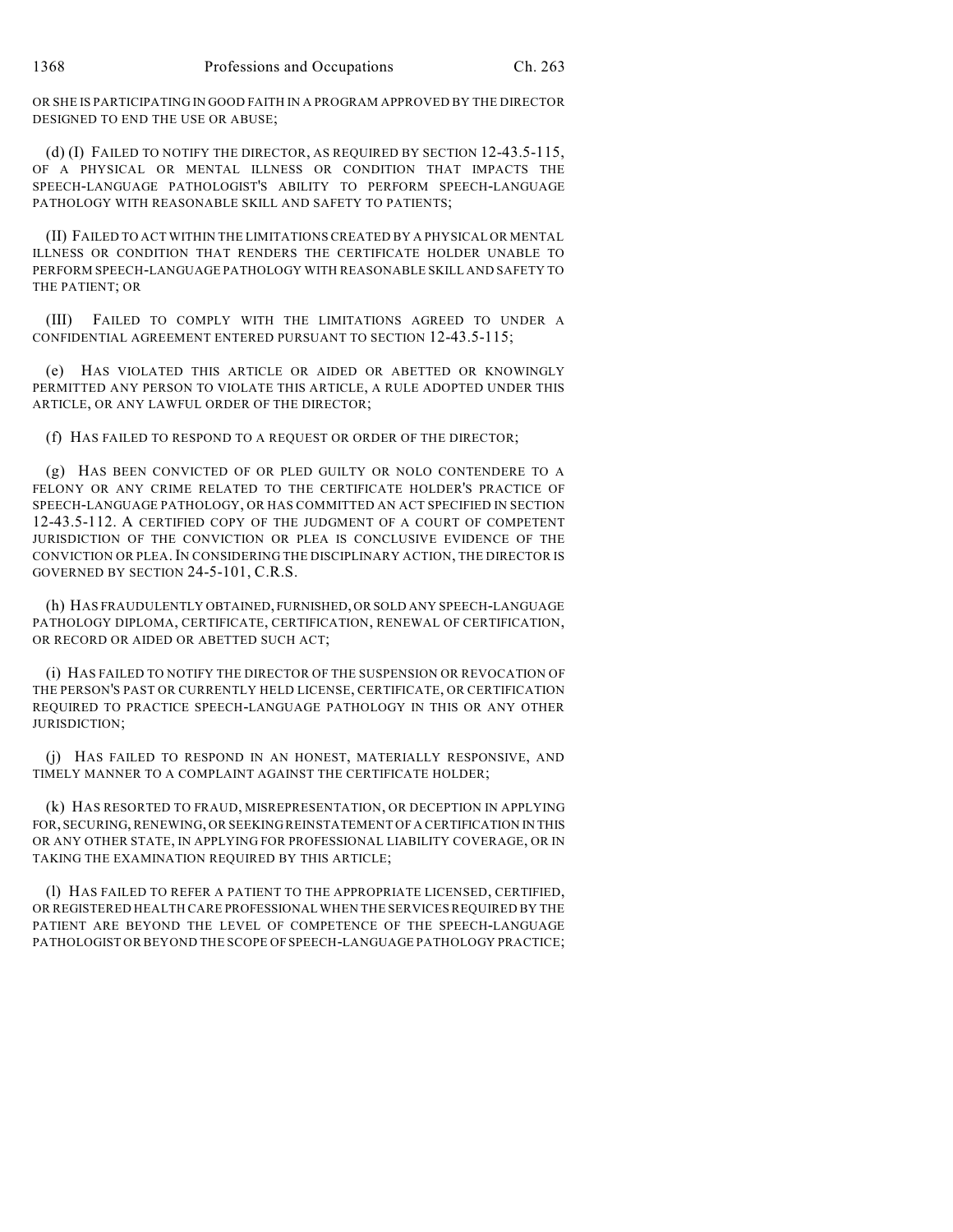(m) HAS REFUSED TO SUBMIT TO A PHYSICAL OR MENTAL EXAMINATION WHEN ORDERED BY THE DIRECTOR PURSUANT TO SECTION 12-43.5-114;

(n) HAS FAILED TO MAINTAIN OR IS NOT COVERED BY PROFESSIONAL LIABILITY INSURANCE AS REQUIRED BY SECTION 12-43.5-106 (2) OR (4) IN THE AMOUNT DETERMINED BY THE DIRECTOR BY RULE;

(o) HAS WILLFULLY OR NEGLIGENTLY ACTED IN A MANNER INCONSISTENT WITH THE HEALTH OR SAFETY OF PERSONS UNDER HIS OR HER CARE;

(p) HAS NEGLIGENTLY OR WILLFULLY PRACTICED SPEECH-LANGUAGE PATHOLOGY IN A MANNER THAT FAILS TO MEET GENERALLY ACCEPTED STANDARDS FOR SPEECH-LANGUAGE PATHOLOGY PRACTICE;

(q) HAS FAILED TO MAKE ESSENTIAL ENTRIES ON PATIENT RECORDS OR FALSIFIED OR MADE INCORRECT ENTRIES OF AN ESSENTIAL NATURE ON PATIENT RECORDS; OR

(r) HAS OTHERWISE VIOLATED ANY PROVISION OF THIS ARTICLE OR LAWFUL ORDER OR RULE OF THE DIRECTOR.

(3) EXCEPT AS OTHERWISE PROVIDED IN SUBSECTION (2) OF THIS SECTION, THE DIRECTOR NEED NOT FIND THAT THE ACTIONS THAT ARE GROUNDS FOR DISCIPLINE WERE WILLFUL BUT MAY CONSIDER WHETHER THE ACTIONS WERE WILLFUL WHEN DETERMINING THE NATURE OF DISCIPLINARY SANCTIONS TO IMPOSE.

**12-43.5-111. Disciplinary actions - judicial review.** (1) (a) THE DIRECTOR MAY COMMENCE A PROCEEDING TO DISCIPLINE A CERTIFICATE HOLDER WHEN THE DIRECTOR HAS REASONABLE GROUNDS TO BELIEVE THAT THE CERTIFICATE HOLDER HAS COMMITTED AN ACT ENUMERATED IN SECTION 12-43.5-110 OR HAS VIOLATED A LAWFUL ORDER OR RULE OF THE DIRECTOR.

(b) IN ANY PROCEEDING UNDER THIS SECTION, THE DIRECTOR MAY ACCEPT AS EVIDENCE OF GROUNDS FOR DISCIPLINARY ACTION ANY DISCIPLINARY ACTION TAKEN AGAINST A CERTIFICATE HOLDER IN ANOTHER JURISDICTION IF THE VIOLATION THAT PROMPTED THE DISCIPLINARY ACTION IN THE OTHER JURISDICTION WOULD BE GROUNDS FOR DISCIPLINARY ACTION UNDER THIS ARTICLE.

(2) THE DIRECTOR SHALL CONDUCT DISCIPLINARY PROCEEDINGS IN ACCORDANCE WITH ARTICLE 4 OF TITLE 24, C.R.S., AND THE DIRECTOR OR AN ADMINISTRATIVE LAW JUDGE, AS DETERMINED BY THE DIRECTOR, SHALL CONDUCT THE HEARING AND OPPORTUNITY FOR REVIEW PURSUANT TO THAT ARTICLE. THE DIRECTOR MAY EXERCISE ALL POWERS AND DUTIES CONFERRED BY THIS ARTICLE DURING THE DISCIPLINARY PROCEEDINGS.

(3) (a) THE DIRECTOR MAY REQUEST THE ATTORNEY GENERAL TO SEEK AN INJUNCTION,IN ANY COURT OF COMPETENT JURISDICTION, TO ENJOIN A PERSON FROM COMMITTING AN ACT PROHIBITED BY THIS ARTICLE. WHEN SEEKING AN INJUNCTION UNDER THIS PARAGRAPH (a), THE ATTORNEY GENERAL IS NOT REQUIRED TO ALLEGE OR PROVE THE INADEQUACY OF ANY REMEDY AT LAW OR THAT SUBSTANTIAL OR IRREPARABLE DAMAGE IS LIKELY TO RESULT FROM A CONTINUED VIOLATION OF THIS ARTICLE.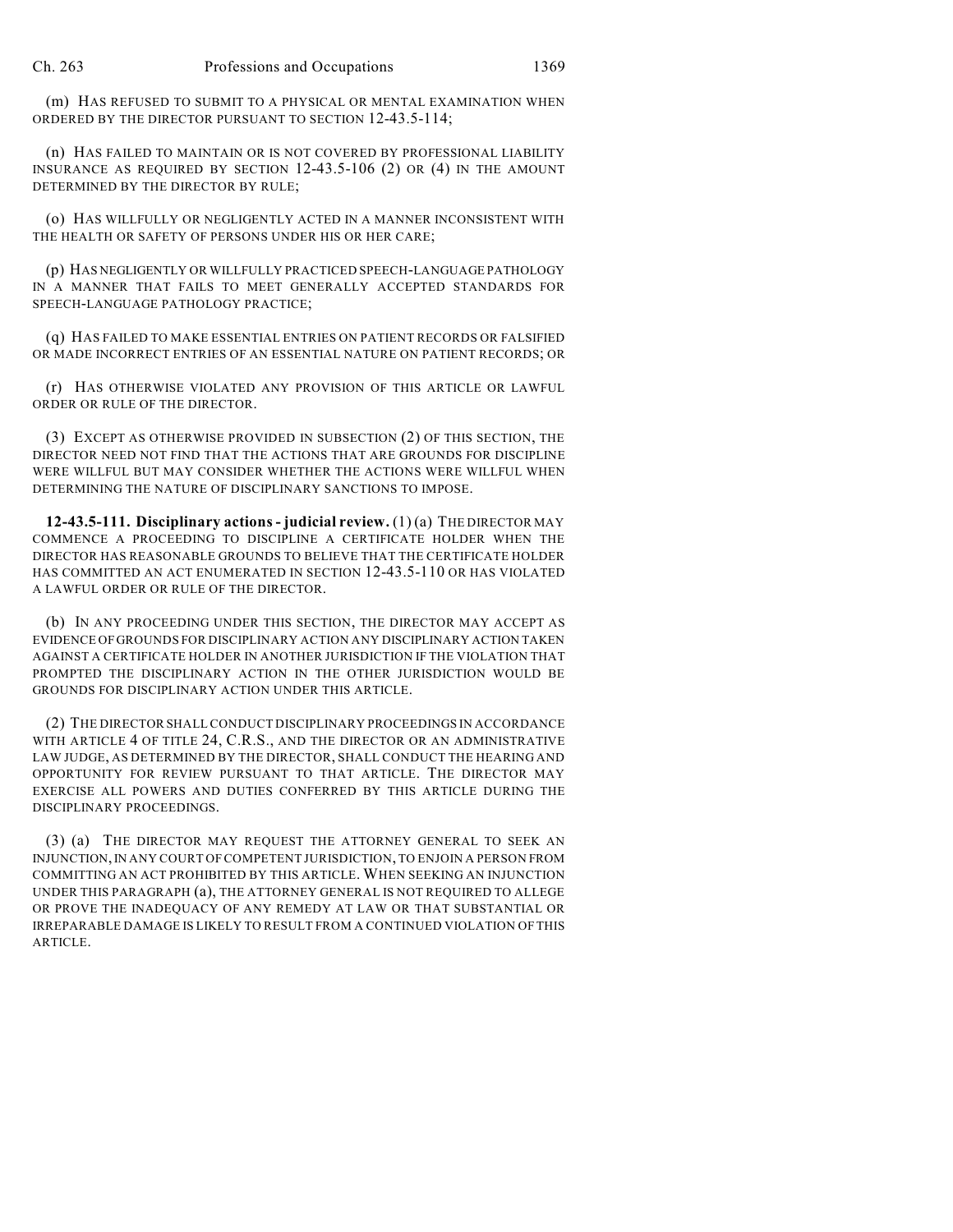(b) (I) IN ACCORDANCE WITH ARTICLE 4 OF TITLE 24, C.R.S., AND THIS ARTICLE, THE DIRECTOR MAY INVESTIGATE, HOLD HEARINGS, AND GATHER EVIDENCE IN ALL MATTERS RELATED TO THE EXERCISE AND PERFORMANCE OF THE POWERS AND DUTIES OF THE DIRECTOR.

(II) IN ORDER TO AID THE DIRECTOR IN ANY HEARING OR INVESTIGATION INSTITUTED PURSUANT TO THIS SECTION, THE DIRECTOR OR AN ADMINISTRATIVE LAW JUDGE APPOINTED PURSUANT TO PARAGRAPH (c) OF THIS SUBSECTION (3) MAY ADMINISTER OATHS, TAKE AFFIRMATIONS OF WITNESSES, AND ISSUE SUBPOENAS COMPELLING THE ATTENDANCE OF WITNESSES AND THE PRODUCTION OF ALL RELEVANT RECORDS, PAPERS, BOOKS, DOCUMENTARY EVIDENCE, AND MATERIALS IN ANY HEARING, INVESTIGATION, ACCUSATION, OR OTHER MATTER BEFORE THE DIRECTOR OR AN ADMINISTRATIVE LAW JUDGE.

(III) UPON FAILURE OF ANY WITNESS OR CERTIFICATE HOLDER TO COMPLY WITH A SUBPOENA OR PROCESS AND UPON APPLICATION BY THE DIRECTOR WITH NOTICE TO THE SUBPOENAED PERSON OR CERTIFICATE HOLDER, THE DISTRICT COURT OF THE COUNTY IN WHICH THE SUBPOENAED PERSON OR CERTIFICATE HOLDER RESIDES OR CONDUCTS BUSINESS MAY ISSUE AN ORDER REQUIRING THE PERSON OR CERTIFICATE HOLDER TO APPEAR BEFORE THE DIRECTOR; TO PRODUCE THE RELEVANT PAPERS, BOOKS, RECORDS, DOCUMENTARY EVIDENCE, OR MATERIALS; OR TO GIVE EVIDENCE TOUCHING THE MATTER UNDER INVESTIGATION OR IN QUESTION. IF THE PERSON OR CERTIFICATE HOLDER FAILS TO OBEY THE ORDER OF THE COURT, THE DISTRICT COURT MAY HOLD THE PERSON OR CERTIFICATE HOLDER IN CONTEMPT OF COURT.

(c) THE DIRECTOR MAY APPOINT AN ADMINISTRATIVE LAW JUDGE PURSUANT TO PART 10 OF ARTICLE 30 OF TITLE 24, C.R.S., TO CONDUCT HEARINGS, TAKE EVIDENCE, AND MAKE AND REPORT FINDINGS TO THE DIRECTOR.

(4) (a) THE DIRECTOR, THE DIRECTOR'S STAFF, ANY PERSON ACTING AS A WITNESS OR CONSULTANT TO THE DIRECTOR, ANY WITNESS TESTIFYING IN A PROCEEDING AUTHORIZED UNDER THIS ARTICLE, AND ANY PERSON WHO LODGES A COMPLAINT PURSUANT TO THIS ARTICLE IS IMMUNE FROM LIABILITY IN ANY CIVIL ACTION BROUGHT AGAINST HIM OR HER FOR ACTS OCCURRING WHILE ACTING IN HIS OR HER CAPACITY AS DIRECTOR, STAFF, CONSULTANT, WITNESS, OR COMPLAINANT, RESPECTIVELY, IF THE INDIVIDUAL WAS ACTING IN GOOD FAITH WITHIN THE SCOPE OF HIS OR HER RESPECTIVE CAPACITY, MADE A REASONABLE EFFORT TO OBTAIN THE FACTS OF THE MATTER AS TO WHICH HE OR SHE ACTED, AND ACTED IN THE REASONABLE BELIEF THAT HIS OR HER ACTION WAS WARRANTED BY THE FACTS.

(b) A PERSON PARTICIPATING IN GOOD FAITH IN MAKING A COMPLAINT OR REPORT OR IN AN INVESTIGATIVE OR ADMINISTRATIVE PROCEEDING PURSUANT TO THIS SECTION IS IMMUNE FROM ANY CIVIL OR CRIMINAL LIABILITY THAT OTHERWISE MIGHT RESULT BY REASON OF THE PARTICIPATION.

(5) A FINAL ACTION OF THE DIRECTOR IS SUBJECT TO JUDICIAL REVIEW BY THE COURT OF APPEALS PURSUANT TO SECTION 24-4-106 (11), C.R.S. THE DIRECTOR MAY INSTITUTE A JUDICIAL PROCEEDING IN ACCORDANCE WITH SECTION 24-4-106, C.R.S., TO ENFORCE AN ORDER OF THE DIRECTOR.

(6) WHEN A COMPLAINT OR AN INVESTIGATION DISCLOSES AN INSTANCE OF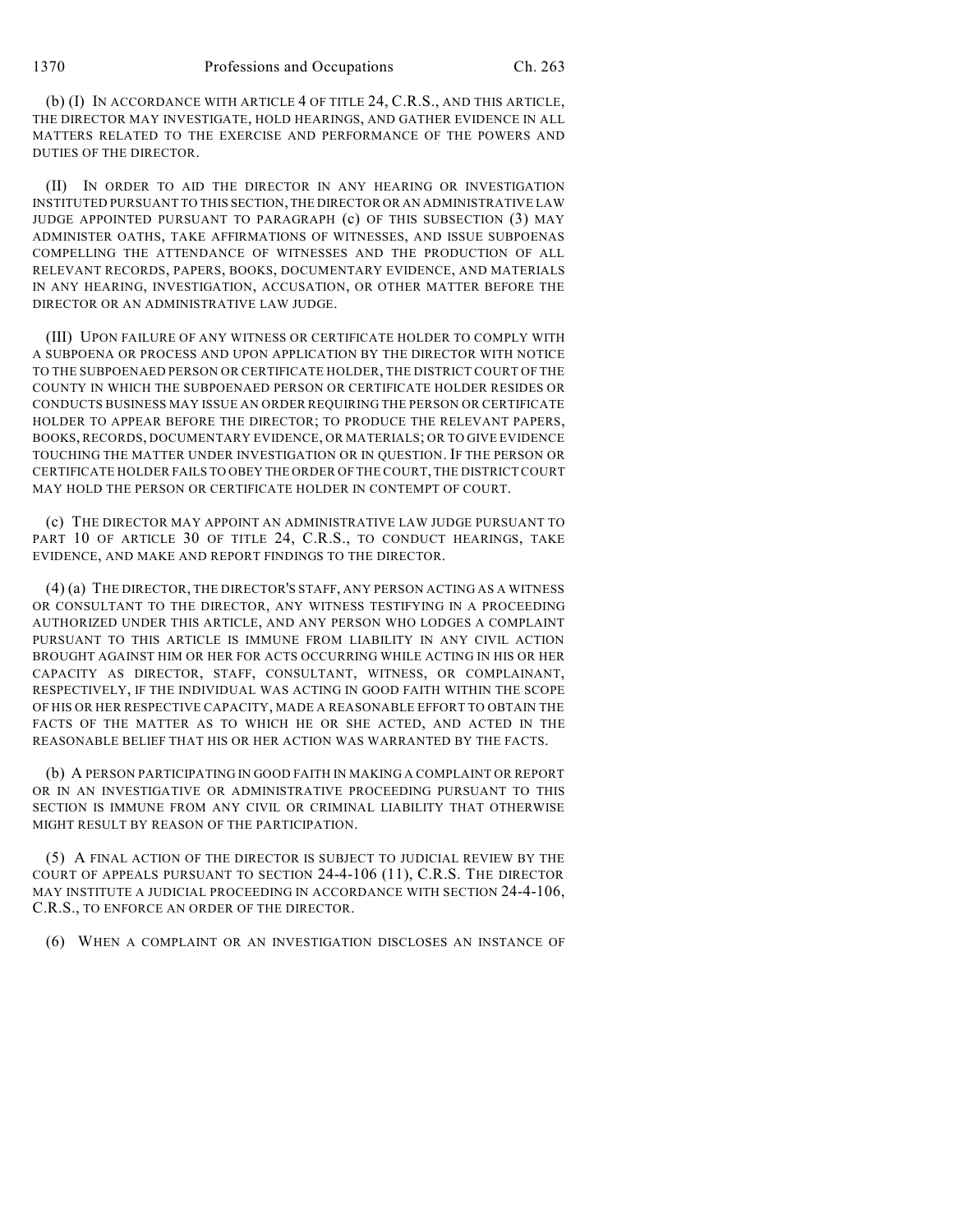MISCONDUCT THAT, IN THE OPINION OF THE DIRECTOR, WARRANTS FORMAL ACTION, THE DIRECTOR SHALL NOT RESOLVE THE COMPLAINT BY A DEFERRED SETTLEMENT, ACTION, JUDGMENT, OR PROSECUTION.

(7) WHEN A COMPLAINT OR INVESTIGATION DISCLOSES AN INSTANCE OF CONDUCT THAT DOES NOT WARRANT FORMAL ACTION BY THE DIRECTOR AND, IN THE OPINION OF THE DIRECTOR, THE COMPLAINT SHOULD BE DISMISSED, BUT THE DIRECTOR HAS NOTICED INDICATIONS OF POSSIBLE ERRANT CONDUCT BY THE CERTIFICATE HOLDER THAT COULD LEAD TO SERIOUS CONSEQUENCES IF NOT CORRECTED, THE DIRECTOR MAY SEND A CONFIDENTIAL LETTER OF CONCERN TO THE CERTIFICATE HOLDER.

(8) (a) WHEN A COMPLAINT OR INVESTIGATION DISCLOSES AN INSTANCE OF MISCONDUCT THAT, IN THE OPINION OF THE DIRECTOR, DOES NOT WARRANT FORMAL ACTION BUT SHOULD NOT BE DISMISSED AS BEING WITHOUT MERIT, THE DIRECTOR MAY SEND A LETTER OF ADMONITION TO THE CERTIFICATE HOLDER.

(b) WHEN THE DIRECTOR SENDS A LETTER OF ADMONITION TO A CERTIFICATE HOLDER, THE DIRECTOR SHALL NOTIFY THE CERTIFICATE HOLDER OF HIS OR HER RIGHT TO REQUEST IN WRITING, WITHIN TWENTY DAYS AFTER RECEIPT OF THE LETTER, THAT THE DIRECTOR INITIATE FORMAL DISCIPLINARY PROCEEDINGS TO ADJUDICATE THE PROPRIETY OF THE CONDUCT DESCRIBED IN THE LETTER OF ADMONITION.

(c) IF THE CERTIFICATE HOLDER TIMELY REQUESTS ADJUDICATION, THE DIRECTOR SHALL VACATE THE LETTER OF ADMONITION AND SHALL PROCESS THE MATTER BY MEANS OF FORMAL DISCIPLINARY PROCEEDINGS.

(9) THE DIRECTOR MAY INCLUDE IN A DISCIPLINARY ORDER THAT ALLOWS THE CERTIFICATE HOLDER TO CONTINUE TO PRACTICE ON PROBATION ANY CONDITIONS THE DIRECTOR DEEMS APPROPRIATE TO ASSURE THAT THE CERTIFICATE HOLDER IS PHYSICALLY, MENTALLY, MORALLY, AND OTHERWISE QUALIFIED TO PRACTICE SPEECH-LANGUAGE PATHOLOGY IN ACCORDANCE WITH GENERALLY ACCEPTED PROFESSIONAL STANDARDS OF PRACTICE. IF THE CERTIFICATE HOLDER FAILS TO COMPLY WITH ANY CONDITIONS IMPOSED BY THE DIRECTOR PURSUANT TO THIS SUBSECTION (9), AND THE FAILURE TO COMPLY IS NOT DUE TO CONDITIONS BEYOND THE CERTIFICATE HOLDER'S CONTROL, THE DIRECTOR MAY ORDER SUSPENSION OF THE CERTIFICATE HOLDER'S CERTIFICATION TO PRACTICE SPEECH-LANGUAGE PATHOLOGY IN THIS STATE UNTIL THE CERTIFICATE HOLDER COMPLIES WITH THE CONDITIONS.

(10) (a) IF IT APPEARS TO THE DIRECTOR, BASED UPON CREDIBLE EVIDENCE AS PRESENTED IN A WRITTEN COMPLAINT BY ANY PERSON, THAT A CERTIFICATE HOLDER IS ACTING IN A MANNER THAT IS AN IMMINENT THREAT TO THE HEALTH AND SAFETY OF THE PUBLIC, OR A PERSON IS ACTING OR HAS ACTED WITHOUT THE REQUIRED CERTIFICATION, THE DIRECTOR MAY ISSUE AN ORDER TO CEASE AND DESIST THE ACTIVITY. THE ORDER MUST SET FORTH THE STATUTES AND RULES ALLEGED TO HAVE BEEN VIOLATED, THE FACTS ALLEGED TO CONSTITUTE THE VIOLATION, AND THE REQUIREMENT THAT ALL UNLAWFUL ACTS OR UNCERTIFIED PRACTICES IMMEDIATELY CEASE.

(b) WITHIN TEN DAYS AFTER SERVICE OF THE ORDER TO CEASE AND DESIST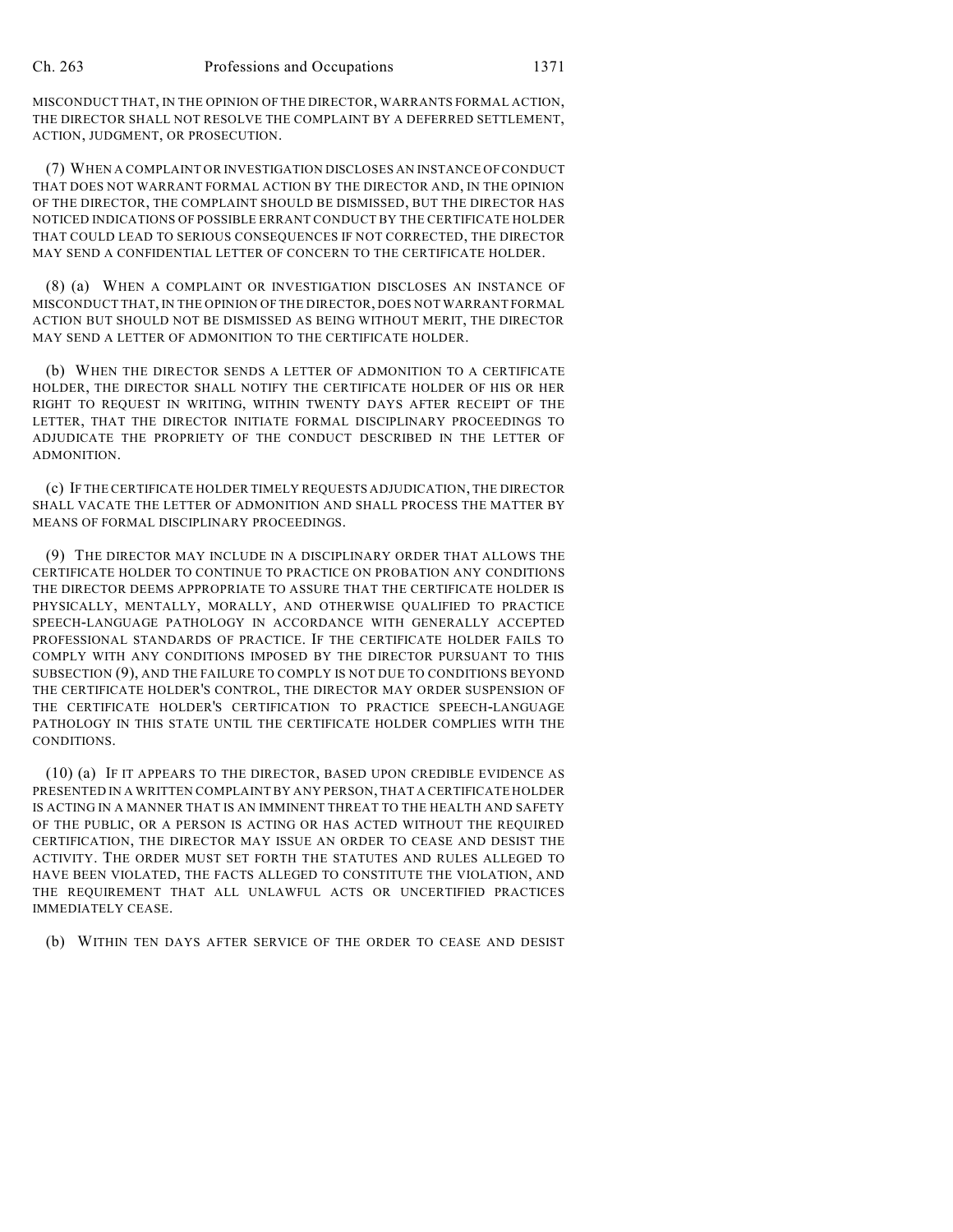PURSUANT TO PARAGRAPH (a) OF THIS SUBSECTION (10), THE RESPONDENT MAY REQUEST A HEARING ON THE QUESTION OF WHETHER ACTS OR PRACTICES IN VIOLATION OF THIS ARTICLE HAVE OCCURRED. THE DIRECTOR SHALL CONDUCT THE HEARING PURSUANT TO SECTIONS 24-4-104 AND 24-4-105, C.R.S.

(11) (a) IF IT APPEARS TO THE DIRECTOR, BASED UPON CREDIBLE EVIDENCE AS PRESENTED IN A WRITTEN COMPLAINT BY ANY PERSON, THAT A PERSON HAS VIOLATED ANY OTHER PROVISION OF THIS ARTICLE, IN ADDITION TO ANY SPECIFIC POWERS GRANTED PURSUANT TO THIS ARTICLE, THE DIRECTOR MAY ISSUE TO THE PERSON AN ORDER TO SHOW CAUSE AS TO WHY THE DIRECTOR SHOULD NOT ISSUE A FINAL ORDER DIRECTING THE PERSON TO CEASE AND DESIST FROM THE UNLAWFUL ACT OR UNCERTIFIED PRACTICE.

(b) THE DIRECTOR SHALL PROMPTLY NOTIFY A PERSON AGAINST WHOM HE OR SHE ISSUES AN ORDER TO SHOW CAUSE PURSUANT TO PARAGRAPH (a) OF THIS SUBSECTION (11) AND SHALL INCLUDE IN THE NOTICE A COPY OF THE ORDER, A STATEMENT OF THE FACTUAL AND LEGAL BASIS FOR THE ORDER, AND THE DATE SET BY THE DIRECTOR FOR A HEARING ON THE ORDER. THE DIRECTOR MAY SERVE THE NOTICE ON THE PERSON AGAINST WHOM THE ORDER HAS BEEN ISSUED BY PERSONAL SERVICE, BY FIRST-CLASS, POSTAGE PREPAID UNITED STATES MAIL, OR IN ANOTHER MANNER AS MAY BE PRACTICABLE.PERSONAL SERVICE OR MAILING OF AN ORDER OR DOCUMENT PURSUANT TO THIS PARAGRAPH (b) CONSTITUTES NOTICE OF THE ORDER TO THE PERSON.

(c) (I) THE DIRECTOR SHALL CONDUCT THE HEARING ON AN ORDER TO SHOW CAUSE NO SOONER THAN TEN AND NO LATER THAN FORTY-FIVE CALENDAR DAYS AFTER THE DATE THE DIRECTOR TRANSMITS OR SERVES THE NOTIFICATION AS PROVIDED IN PARAGRAPH (b) OF THIS SUBSECTION (11). THE DIRECTOR MAY CONTINUE THE HEARING BY AGREEMENT OF ALL PARTIES BASED UPON THE COMPLEXITY OF THE MATTER, NUMBER OF PARTIES TO THE MATTER, AND LEGAL ISSUES PRESENTED IN THE MATTER, BUT IN NO EVENT SHALL THE DIRECTOR CONDUCT THE HEARING LATER THAN SIXTY CALENDAR DAYS AFTER THE DATE OF TRANSMISSION OR SERVICE OF THE NOTIFICATION.

(II) IF A PERSON AGAINST WHOM AN ORDER TO SHOW CAUSE HAS BEEN ISSUED PURSUANT TO PARAGRAPH (a) OF THIS SUBSECTION (11) DOES NOT APPEAR AT THE HEARING, THE DIRECTOR MAY PRESENT EVIDENCE THAT NOTIFICATION WAS PROPERLY SENT OR SERVED ON THE PERSON PURSUANT TO PARAGRAPH (b) OF THIS SUBSECTION (11) AND ANY OTHER EVIDENCE RELATED TO THE MATTER THAT THE DIRECTOR DEEMS APPROPRIATE.THE DIRECTOR SHALL ISSUE THE ORDER WITHIN TEN DAYS AFTER THE DIRECTOR'S DETERMINATION RELATED TO REASONABLE ATTEMPTS TO NOTIFY THE RESPONDENT, AND THE ORDER BECOMES FINAL AS TO THAT PERSON BY OPERATION OF LAW.THE DIRECTOR SHALL CONDUCT THE HEARING PURSUANT TO SECTIONS 24-4-104 AND 24-4-105, C.R.S.

(III) IF THE DIRECTOR REASONABLY FINDS THAT THE PERSON AGAINST WHOM THE ORDER TO SHOW CAUSE WAS ISSUED IS ACTING OR HAS ACTED WITHOUT THE REQUIRED CERTIFICATION, OR HAS OR IS ABOUT TO ENGAGE IN ACTS OR PRACTICES CONSTITUTING A VIOLATION OF THIS ARTICLE, THE DIRECTOR MAY ISSUE A FINAL CEASE-AND-DESIST ORDER DIRECTING THE PERSON TO CEASE AND DESIST FROM FURTHER UNLAWFUL ACTS OR UNCERTIFIED PRACTICES.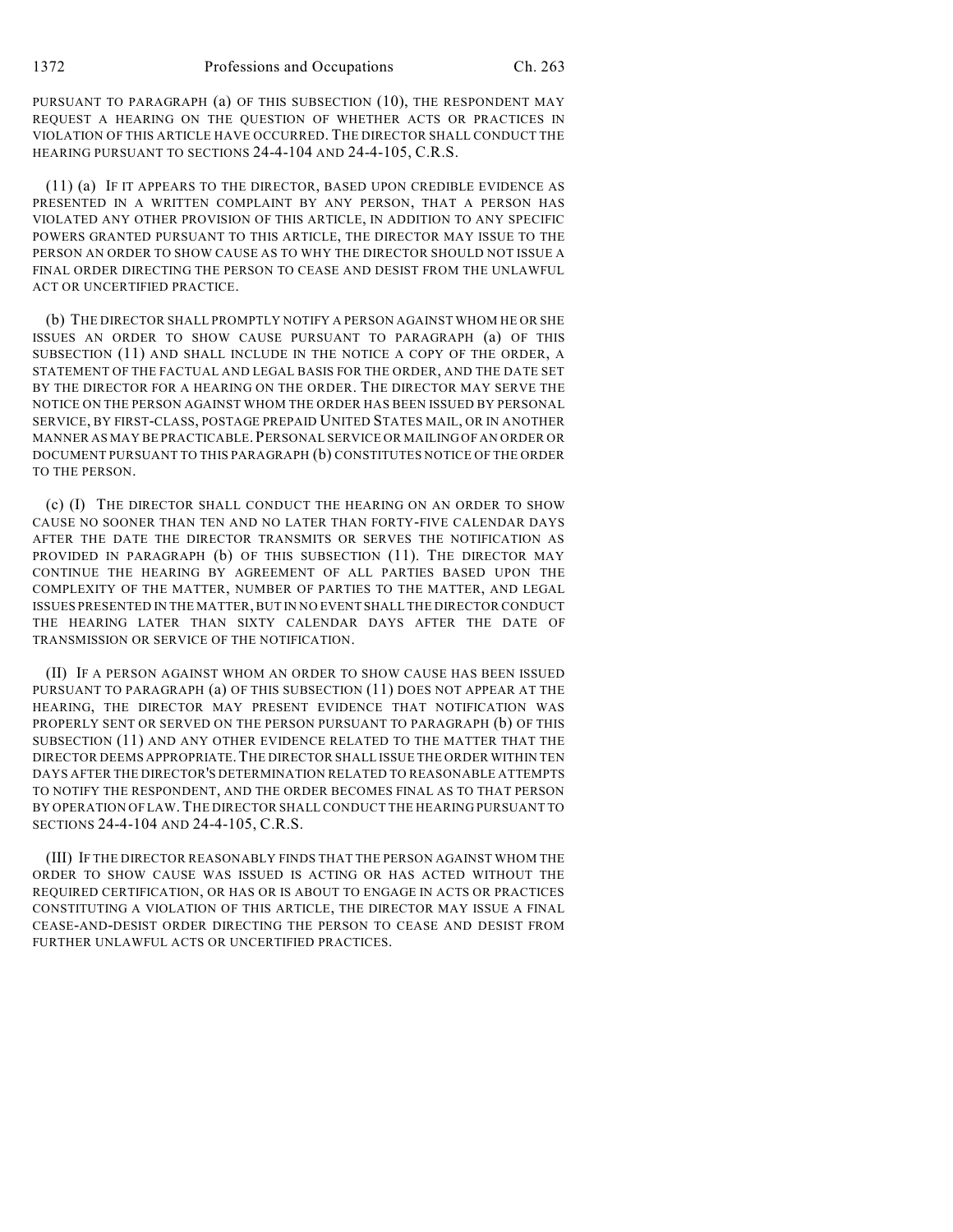(IV) THE DIRECTOR SHALL PROVIDE NOTICE, IN THE MANNER SET FORTH IN PARAGRAPH (b) OF THIS SUBSECTION (11), OF THE FINAL CEASE-AND-DESIST ORDER WITHIN TEN CALENDAR DAYS AFTER THE HEARING CONDUCTED PURSUANT TO THIS PARAGRAPH (c) TO EACH PERSON AGAINST WHOM THE FINAL ORDER IS ISSUED. THE FINAL ORDER ISSUED PURSUANT TO SUBPARAGRAPH (III) OF THIS PARAGRAPH (c) IS EFFECTIVE WHEN ISSUED AND IS A FINAL ORDER FOR PURPOSES OF JUDICIAL REVIEW.

(12) IF IT APPEARS TO THE DIRECTOR, BASED UPON CREDIBLE EVIDENCE PRESENTED TO THE DIRECTOR, THAT A PERSON HAS ENGAGED OR IS ABOUT TO ENGAGE IN AN UNCERTIFIED ACT OR PRACTICE; AN ACT OR PRACTICE CONSTITUTING A VIOLATION OF THIS ARTICLE, A RULE PROMULGATED PURSUANT TO THIS ARTICLE, OR AN ORDER ISSUED PURSUANT TO THIS ARTICLE; OR AN ACT OR PRACTICE CONSTITUTING GROUNDS FOR ADMINISTRATIVE SANCTION PURSUANT TO THIS ARTICLE, THE DIRECTOR MAY ENTER INTO A STIPULATION WITH THE PERSON.

(13) IF ANY PERSON FAILS TO COMPLY WITH A FINAL CEASE-AND-DESIST ORDER OR A STIPULATION, THE DIRECTOR MAY REQUEST THE ATTORNEY GENERAL OR THE DISTRICT ATTORNEY FOR THE JUDICIAL DISTRICT IN WHICH THE ALLEGED VIOLATION EXISTS TO BRING, AND IF SO REQUESTED THE ATTORNEY SHALL BRING, SUIT FOR A TEMPORARY RESTRAINING ORDER AND FOR INJUNCTIVE RELIEF TO PREVENT ANY FURTHER OR CONTINUED VIOLATION OF THE FINAL ORDER.

(14) A PERSON AGGRIEVED BY THE FINAL CEASE-AND-DESIST ORDER MAY SEEK JUDICIAL REVIEW OF THE DIRECTOR'S DETERMINATION OR OF THE DIRECTOR'S FINAL ORDER AS PROVIDED IN SUBSECTION (5) OF THIS SECTION.

(15) ANY PERSON WHOSE CERTIFICATION IS REVOKED OR WHO SURRENDERS HIS OR HER CERTIFICATION TO AVOID DISCIPLINE IS INELIGIBLE TO APPLY FOR CERTIFICATION UNDER THIS ARTICLE FOR AT LEAST TWO YEARS AFTER THE DATE OF REVOCATION OF THE CERTIFICATION. THE DIRECTOR SHALL TREAT A SUBSEQUENT APPLICATION FOR CERTIFICATION FROM A PERSON WHOSE CERTIFICATION WAS REVOKED AS AN APPLICATION FOR A NEW CERTIFICATION UNDER THIS ARTICLE.

**12-43.5-112. Unauthorized practice - penalties.** A PERSON WHO PRACTICES OR OFFERS OR ATTEMPTS TO PRACTICE SPEECH-LANGUAGE PATHOLOGY WITHOUT AN ACTIVE CERTIFICATION ISSUED UNDER THIS ARTICLE COMMITS A CLASS 2 MISDEMEANOR AND SHALL BE PUNISHED AS PROVIDED IN SECTION 18-1.3-501, C.R.S., FOR THE FIRST OFFENSE. FOR THE SECOND OR ANY SUBSEQUENT OFFENSE, THE PERSON COMMITS A CLASS 1 MISDEMEANOR AND SHALL BE PUNISHED AS PROVIDED IN SECTION 18-1.3-501, C.R.S.

**12-43.5-113. Rule-making authority.** THE DIRECTOR SHALL PROMULGATE RULES AS NECESSARY FOR THE ADMINISTRATION OF THIS ARTICLE.

**12-43.5-114. Mental and physical examination of certificate holders.** (1) IF THE DIRECTOR HAS REASONABLE CAUSE TO BELIEVE THAT A CERTIFICATE HOLDER IS UNABLE TO PRACTICE WITH REASONABLE SKILL AND SAFETY, THE DIRECTOR MAY ORDER THE CERTIFICATE HOLDER TO TAKE A MENTAL OR PHYSICAL EXAMINATION ADMINISTERED BY A PHYSICIAN OR OTHER LICENSED HEALTH CARE PROFESSIONAL DESIGNATED BY THE DIRECTOR. EXCEPT WHERE DUE TO CIRCUMSTANCES BEYOND THE CERTIFICATE HOLDER'SCONTROL, IF THE CERTIFICATE HOLDER FAILS OR REFUSES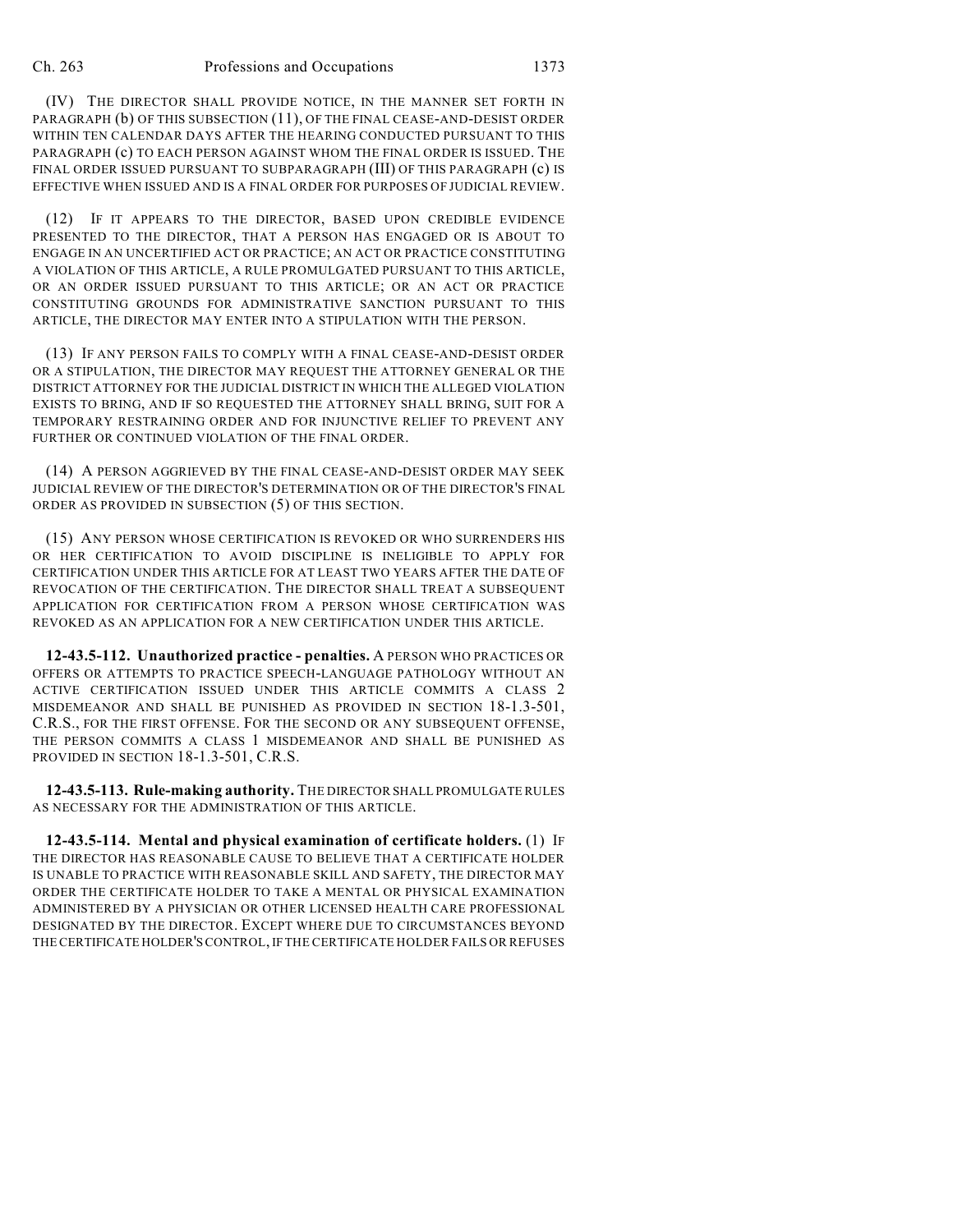TO UNDERGO A MENTAL OR PHYSICAL EXAMINATION, THE DIRECTOR MAY SUSPEND THE CERTIFICATE HOLDER'S CERTIFICATION UNTIL THE DIRECTOR HAS MADE A DETERMINATION OF THE CERTIFICATE HOLDER'S FITNESS TO PRACTICE. THE DIRECTOR SHALL PROCEED WITH AN ORDER FOR EXAMINATION AND SHALL MAKE HIS OR HER DETERMINATION IN A TIMELY MANNER.

(2) THE DIRECTOR SHALL INCLUDE IN AN ORDER REQUIRING A CERTIFICATE HOLDER TO UNDERGO A MENTAL OR PHYSICAL EXAMINATION THE BASIS OF THE DIRECTOR'S REASONABLE CAUSE TO BELIEVE THAT THE CERTIFICATE HOLDER IS UNABLE TO PRACTICE WITH REASONABLE SKILL AND SAFETY. FOR PURPOSES OF A DISCIPLINARY PROCEEDING AUTHORIZED UNDER THIS ARTICLE, THE CERTIFICATE HOLDER IS DEEMED TO HAVE WAIVED ALL OBJECTIONS TO THE ADMISSIBILITY OF THE EXAMININGPHYSICIAN'S OR LICENSED HEALTH CARE PROFESSIONAL'S TESTIMONY OR EXAMINATION REPORTS ON THE GROUNDS THAT THEY ARE PRIVILEGED COMMUNICATION.

(3) THE CERTIFICATE HOLDER MAY SUBMIT TO THE DIRECTOR TESTIMONY OR EXAMINATION REPORTS FROM A PHYSICIAN CHOSEN BY THE CERTIFICATE HOLDER AND PERTAINING TO ANY CONDITION THAT THE DIRECTOR HAS ALLEGED MAY PRECLUDE THE CERTIFICATE HOLDER FROM PRACTICING WITH REASONABLE SKILL AND SAFETY. THE DIRECTOR MAY CONSIDER THE TESTIMONY AND REPORTS SUBMITTED BY THE CERTIFICATE HOLDER IN CONJUNCTION WITH, BUT NOT IN LIEU OF, THE TESTIMONY AND EXAMINATION REPORTS OF THE PHYSICIAN DESIGNATED BY THE DIRECTOR.

(4) THE RESULTS OF A MENTAL OR PHYSICAL EXAMINATION ORDERED BY THE DIRECTOR SHALL NOT BE USED AS EVIDENCE IN ANY PROCEEDING OTHER THAN ONE BEFORE THE DIRECTOR, ARE NOT A PUBLIC RECORD, AND ARE NOT AVAILABLE TO THE PUBLIC.

**12-43.5-115. Confidential agreement to limit practice - violation groundsfor discipline.** (1) IF A SPEECH-LANGUAGE PATHOLOGIST SUFFERS FROM A PHYSICAL OR MENTAL ILLNESS OR CONDITION THAT RENDERS THE PERSON UNABLE TO PRACTICE SPEECH-LANGUAGE PATHOLOGY OR PRACTICE AS A SPEECH-LANGUAGE PATHOLOGIST WITH REASONABLE SKILL AND PATIENT SAFETY, THE SPEECH-LANGUAGE PATHOLOGIST SHALL NOTIFY THE DIRECTOR OF THE ILLNESS OR CONDITION IN A MANNER AND WITHIN A PERIOD OF TIME DETERMINED BY THE DIRECTOR. THE DIRECTOR MAY REQUIRE THE SPEECH-LANGUAGE PATHOLOGIST TO SUBMIT TO AN EXAMINATION TO EVALUATE THE EXTENT OF THE ILLNESS OR CONDITION AND ITS IMPACT ON THE SPEECH-LANGUAGE PATHOLOGIST'S ABILITY TO PRACTICE WITH REASONABLE SKILL AND SAFETY TO PATIENTS.

(2) (a) UPON DETERMINING THAT A SPEECH-LANGUAGE PATHOLOGIST WITH A PHYSICAL OR MENTAL ILLNESS OR CONDITION IS ABLE TO RENDER LIMITED SPEECH-LANGUAGE PATHOLOGY SERVICES WITH REASONABLE SKILL AND PATIENT SAFETY, THE DIRECTOR MAY ENTER INTO A CONFIDENTIAL AGREEMENT WITH THE SPEECH-LANGUAGE PATHOLOGIST IN WHICH THE SPEECH-LANGUAGE PATHOLOGIST AGREES TO LIMIT HIS OR HER PRACTICE BASED ON THE RESTRICTIONS IMPOSED BY THE ILLNESS OR CONDITION, AS DETERMINED BY THE DIRECTOR.

(b) THE AGREEMENT MUST SPECIFY THAT THE SPEECH-LANGUAGE PATHOLOGIST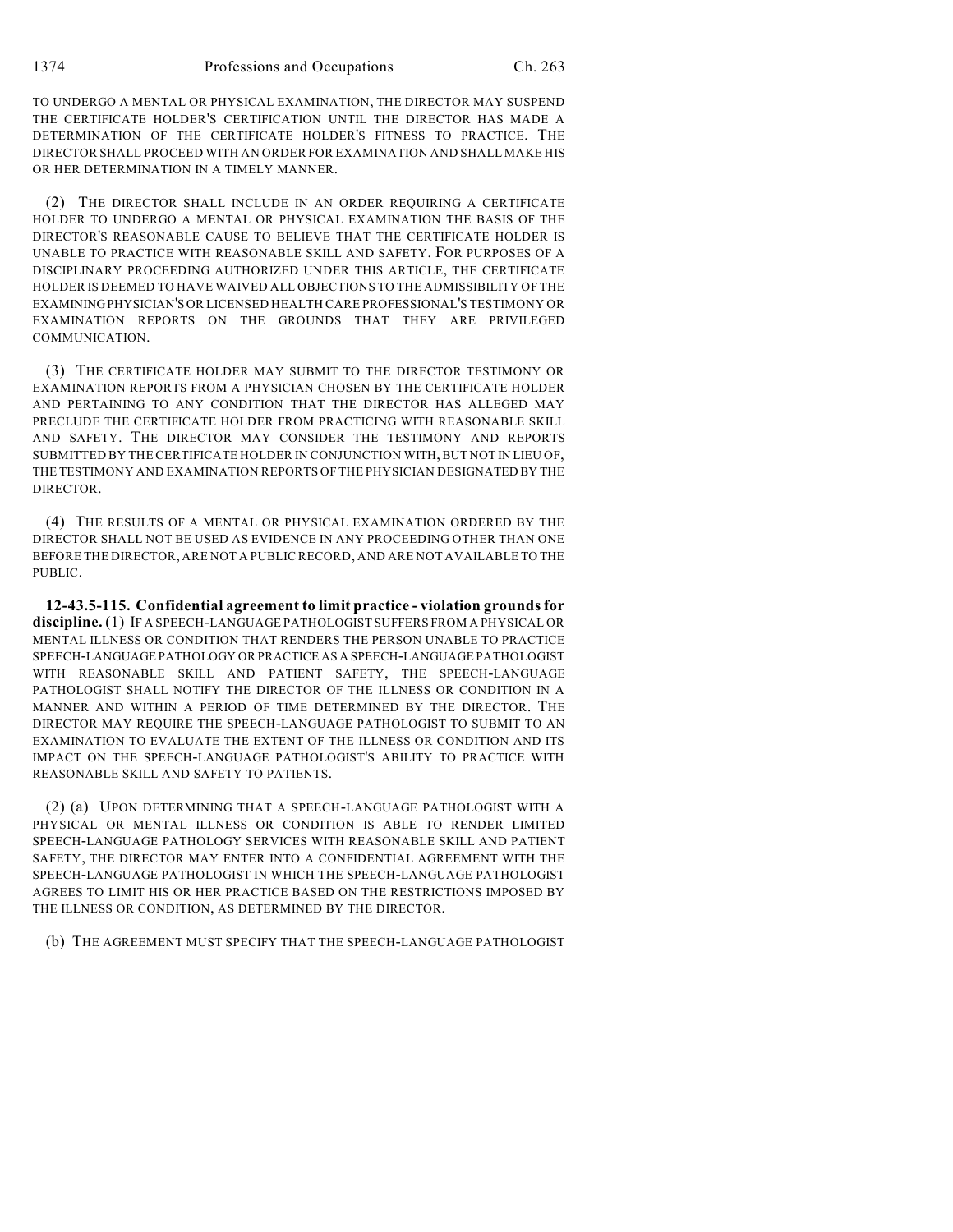IS SUBJECT TO PERIODIC REEVALUATIONS OR MONITORING AS DETERMINED APPROPRIATE BY THE DIRECTOR.

(c) THE PARTIES MAY MODIFY OR DISSOLVE THE AGREEMENT AS NECESSARY BASED ON THE RESULTS OF A REEVALUATION OR OF MONITORING.

(d) BY ENTERING INTO AN AGREEMENT WITH THE DIRECTOR PURSUANT TO THIS SECTION TO LIMIT HIS OR HER PRACTICE, THE SPEECH-LANGUAGE PATHOLOGIST IS NOT ENGAGINGIN ACTIVITIES THAT CONSTITUTE GROUNDS FOR DISCIPLINE PURSUANT TO SECTION 12-43.5-110.THE AGREEMENT IS AN ADMINISTRATIVE ACTION AND DOES NOT CONSTITUTE A RESTRICTION OR DISCIPLINE BY THE DIRECTOR.HOWEVER, IF THE SPEECH-LANGUAGE PATHOLOGIST FAILS TO COMPLY WITH THE TERMS OF AN AGREEMENT ENTERED INTO PURSUANT TO THIS SECTION, THE FAILURE CONSTITUTES GROUNDS FOR DISCIPLINARY ACTION UNDER SECTION 12-43.5-110 (2) (d), AND THE SPEECH-LANGUAGE PATHOLOGIST IS SUBJECT TO DISCIPLINE IN ACCORDANCE WITH SECTION 12-43.5-111.

(3) THIS SECTION DOES NOT APPLY TO A LICENSEE SUBJECT TO DISCIPLINE UNDER SECTION 12-43.5-110 (2) (c).

**12-43.5-116. Protection of medical records - certificate holder's obligations - verification of compliance - noncompliance grounds for discipline - rules.** (1) EACH SPEECH-LANGUAGE PATHOLOGIST RESPONSIBLE FOR PATIENT RECORDS SHALL DEVELOP A WRITTEN PLAN TO ENSURE THE SECURITY OF PATIENT MEDICAL RECORDS. THE PLAN MUST ADDRESS AT LEAST THE FOLLOWING:

(a) THE STORAGE AND PROPER DISPOSAL OF PATIENT MEDICAL RECORDS;

(b) THE DISPOSITION OF PATIENT MEDICAL RECORDS IN THE EVENT THE CERTIFICATE HOLDER DIES, RETIRES, OR OTHERWISE CEASES TO PRACTICE OR PROVIDE SPEECH-LANGUAGE PATHOLOGY SERVICES TO PATIENTS; AND

(c) THE METHOD BY WHICH PATIENTS MAY ACCESS OR OBTAIN THEIR MEDICAL RECORDS PROMPTLY IF ANY OF THE EVENTS DESCRIBED IN PARAGRAPH (b) OF THIS SUBSECTION (1) OCCURS.

(2) UPON INITIAL CERTIFICATION UNDER THIS ARTICLE AND UPON RENEWAL OF A CERTIFICATION, THE APPLICANT OR CERTIFICATE HOLDER SHALL ATTEST TO THE DIRECTOR THAT HE OR SHE HAS DEVELOPED A PLAN IN COMPLIANCE WITH THIS SECTION.

(3) A CERTIFICATE HOLDER SHALL INFORM EACH PATIENT IN WRITING OF THE METHOD BY WHICH THE PATIENT MAY ACCESS OR OBTAIN HIS OR HER MEDICAL RECORDS IF AN EVENT DESCRIBED IN PARAGRAPH (b) OF SUBSECTION (1) OF THIS SECTION OCCURS.

(4) A SPEECH-LANGUAGE PATHOLOGIST WHO FAILS TO COMPLY WITH THIS SECTION IS SUBJECT TO DISCIPLINE IN ACCORDANCE WITH SECTION 12-43.5-111.

(5) THE DIRECTOR MAY ADOPT RULES REASONABLY NECESSARY TO IMPLEMENT THIS SECTION.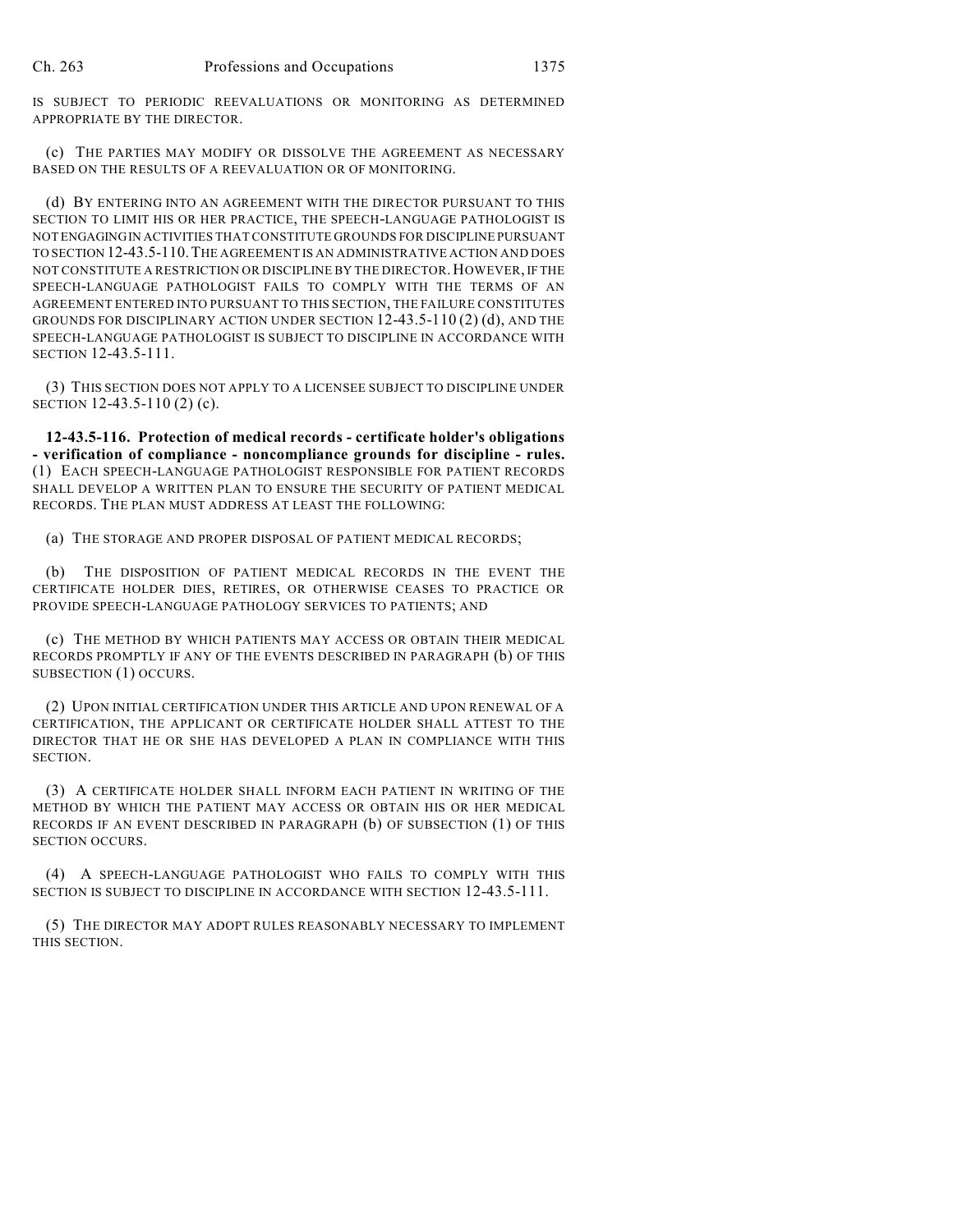**12-43.5-117. Severability.** IF ANY PROVISION OF THIS ARTICLE IS HELD INVALID, THE INVALIDITY DOES NOT AFFECT OTHER PROVISIONS OF THIS ARTICLE THAT CAN BE GIVEN EFFECT WITHOUT THE INVALID PROVISION.

**12-43.5-118. Repeal of article - review of functions.** THIS ARTICLE IS REPEALED, EFFECTIVE SEPTEMBER 1, 2017. PRIOR TO THE REPEAL, THE DIRECTOR'S POWERS, DUTIES, AND FUNCTIONS UNDER THIS ARTICLE SHALL BE REVIEWED AS PROVIDED IN SECTION 24-34-104, C.R.S.

**SECTION 2.** In Colorado Revised Statutes, 24-34-104, **amend** (48.5) asfollows:

**24-34-104. General assembly review of regulatory agencies and functionsfor termination, continuation, or reestablishment.** (48.5) The following agencies, functions, or both, shall terminate on September 1, 2017:

(a) The domestic violence offender management board created in section 16-11.8-103, C.R.S.;

(b) THE REGULATION OF SPEECH-LANGUAGE PATHOLOGISTS BY THE DIRECTOR OF THE DIVISION OF REGISTRATIONS PURSUANT TO ARTICLE 43.5 OF TITLE 12, C.R.S.

**SECTION 3.** In Colorado Revised Statutes, 24-34-110, **amend** (3) (a) (XVIII) and (3) (a) (XIX); and **add** (3) (a) (XX) as follows:

**24-34-110. Medical transparency act of 2010 - disclosure of information about health care licensees - fines - rules - short title - legislative declaration.** (3) (a) As used in this section, "applicant" means a person applying for a new, active license, certification, or registration or to renew, reinstate, or reactivate an active license, certification, or registration to practice:

(XVIII) Psychotherapy pursuant to part 7 of article 43 of title 12, C.R.S.; and

(XIX) Addiction counseling pursuant to part 8 of article 43 of title 12, C.R.S.; AND

(XX) SPEECH-LANGUAGE PATHOLOGY PURSUANT TO ARTICLE 43.5 OF TITLE 12, C.R.S.

**SECTION 4. Appropriation.** (1) In addition to any other appropriation, there is hereby appropriated, out of any moneys in the division of registrations cash fund created in section 24-34-105 (2) (b) (I), Colorado Revised Statutes, not otherwise appropriated, to the department of regulatory agencies, for the fiscal year beginning July 1, 2012, the sum of \$111,148 and 1.1 FTE, or so much thereof as may be necessary, to be allocated for the implementation of this act as follows:

(a) \$57,428 and 1.1 FTE for the division of registrations for personal services;

(b) \$27,971 for the division of registrations for temporary contract labor;

(c) \$7,909 for the division of registrations for operating expenses;